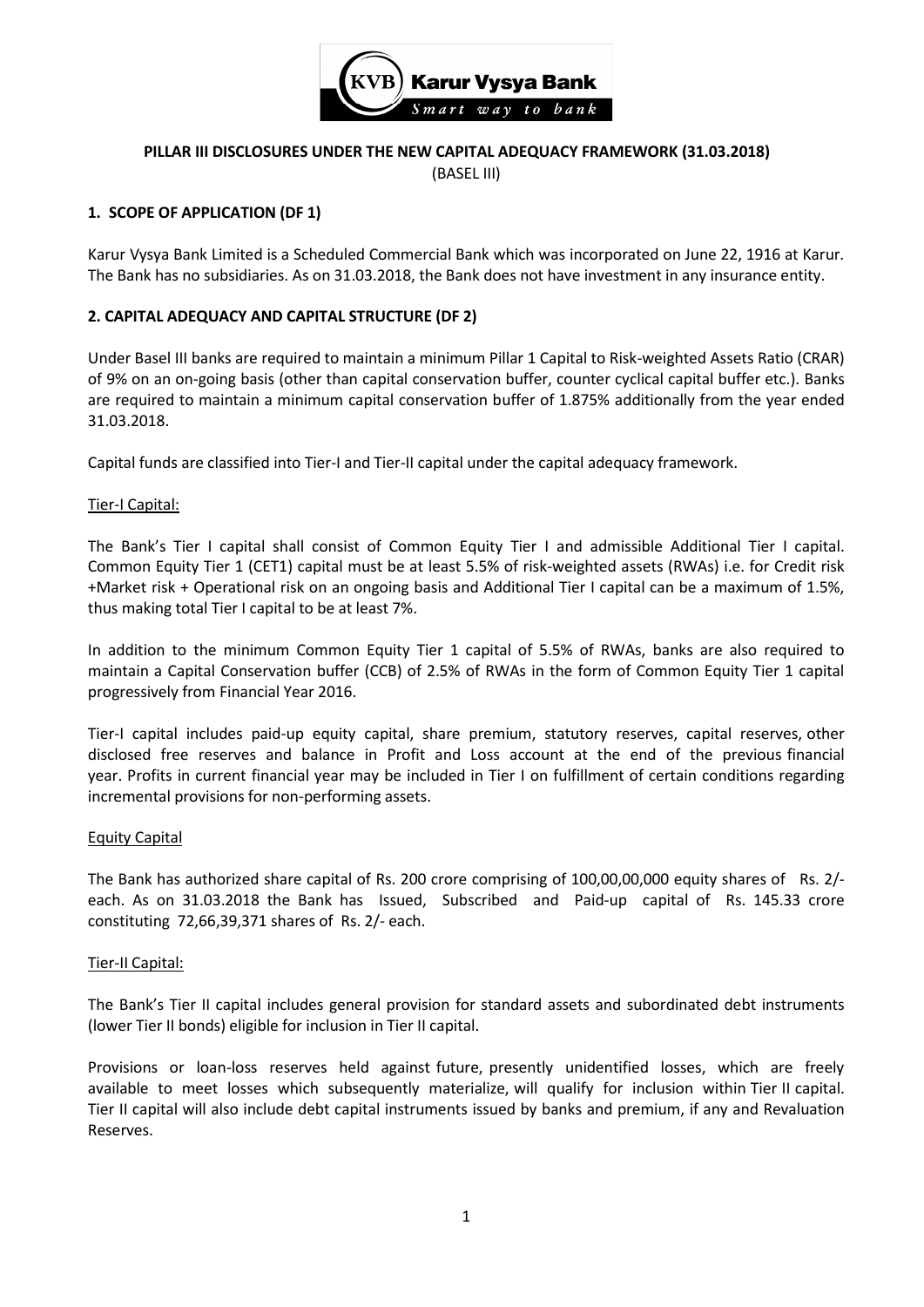As on 31.03.2018, the Bank had an outstanding subordinated debt (Unsecured Redeemable Non-convertible subordinated lower Tier II Bonds) aggregating Rs. 1500 million, the details of which are stated below:

|                     |                    |             |           | (Rs.in million) |
|---------------------|--------------------|-------------|-----------|-----------------|
| <b>Issue Series</b> | Deemed Date of     | Coupon Rate | Tenor     | Amount as on    |
|                     | Allotment          | (% p.a.)    | in Months | 31.03.2018      |
|                     | September 25, 2009 | 9.86        | 120       | 1500.00         |

## Composition of Capital – Tier I and Tier II:

|                                                                             | (Rs.in million) |
|-----------------------------------------------------------------------------|-----------------|
| 1. Tier I capital                                                           |                 |
| 1.1 Paid-up share capital                                                   | 1,453           |
| 1.2 Reserves                                                                | 60,131          |
| 1.3 Gross Tier I capital $(1.1 + 1.2)$                                      | 61,584          |
| 1.4 Deductions                                                              | 138             |
| 1.5 Total Tier I capital (1.3 - 1.4)                                        | 61,446          |
| 2. Tier II capital                                                          |                 |
| 2.1 Subordinated Debt (Lower Tier II bonds)                                 | 1,500           |
| 2.2 General Provisions/IRA and Revaluation Reserves                         | 1,828           |
| 2.3 Investment Reserve                                                      | 533             |
| 2.4 Gross Tier II capital (2.1 + 2.2+2.3)                                   | 3,861           |
| 2.5 Deductions                                                              | 1,600           |
| 2.6 Total Tier II capital (2.4 - 2.5)                                       | 2,261           |
| 3. Debt capital instruments eligible for inclusion in Upper Tier II capital |                 |
| 3.1 Total amount outstanding                                                |                 |
| 3.2 Of which amount raised during the current year -                        |                 |
| 3.3 Amount eligible to be reckoned as capital funds                         |                 |
| 4. Subordinated debt eligible for inclusion in Lower Tier II capital        |                 |
| 4.1 Total amount outstanding                                                | 1,500           |
| 4.2 Of which amount raised during the current year -                        |                 |
| 4.3 Amount eligible to be reckoned as capital funds                         | 0               |
| 5. Other deductions from capital                                            |                 |
| 5.1 Other deductions from capital                                           |                 |
| 6. Total eligible capital                                                   |                 |
| 6.1 Total eligible capital $(1.5 + 2.6)$                                    | 63,707          |

## **2.1 CAPITAL ADEQUACY ASSESSMENT PROCESS**

The Bank has a process for assessing its overall capital adequacy in relation to the Bank's risk profile and a strategy for maintaining its capital levels. The process ensures that the Bank has adequate capital to support all the material risks and an appropriate capital cushion. The Bank identifies, assesses and manages comprehensively all risks that it is exposed to through robust risk management framework, control mechanism and an elaborate process for capital calculation and planning.

The Bank has formalized and implemented a comprehensive Internal Capital Adequacy Assessment Process (ICAAP). The Bank's ICAAP covers the process for assessment of the adequacy of capital to support current and future projections / risks.

The Bank has a structured process for the identification and evaluation of all risks that the Bank faces, which may have a material impact on its financial position. The Bank considers the following risks as material risks it is exposed to in the normal course of its business and therefore, factors these while assessing / planning capital :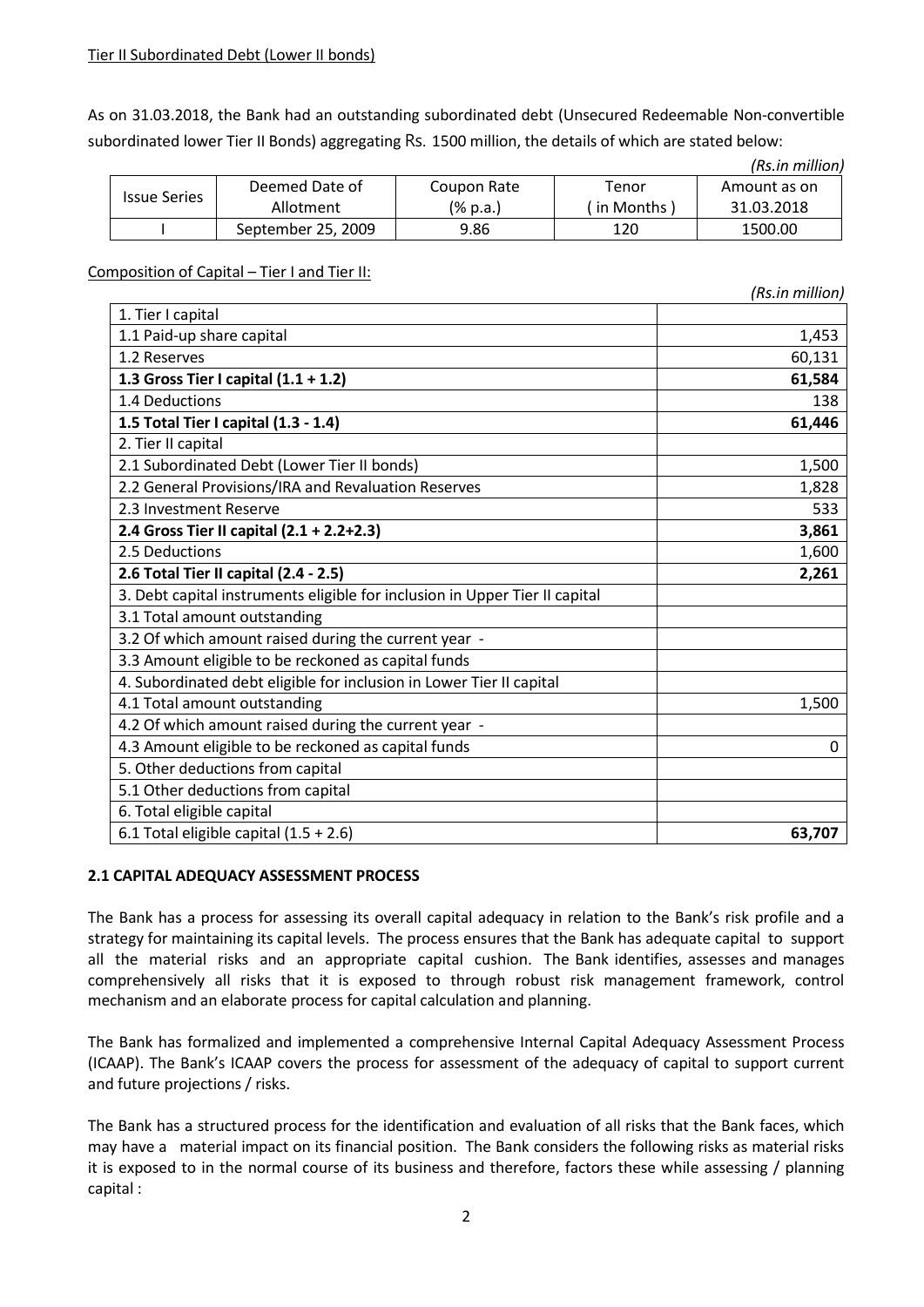- **•** Credit Risk
- Market Risk
- Operational Risk
- Liquidity Risk
- Interest Rate Risk in the Banking Book
- Concentration Risk
- Strategic Risk
- Reputational Risk

The Bank has also implemented a Board approved Stress Testing policy. Stress Testing involves the use of various techniques to assess the Bank's potential vulnerability to extreme but plausible ("stressed") business conditions. Typically, this relates, among other things, to the impact on the Bank's profitability and capital adequacy. Stress Tests are conducted on the Bank's on and off balance sheet exposures to test the impact of Credit risk, Market risk, Liquidity risk and Interest Rate Risk in the Banking book (IRRBB). The stress test results are put up to the Risk Management Committee (RMC) of the Board for their review and guidance. The Bank periodically assesses and refines its stress tests in an effort to ensure that the stress scenarios capture material risks as well as reflect possible extreme market moves that could arise as a result of market conditions. The stress tests are used in conjunction with the Bank's business plans for the purpose of capital planning in the ICAAP. In line with the RBI guidelines for implementing the New Capital Adequacy Framework under Basel III, the Bank has successfully migrated to the framework from April 1, 2013.

In accordance with the RBI's requirement, the Bank has continued to adopt Standardized Approach (SA) for Credit Risk and Basic Indicator Approach (BIA) for Operational Risk to compute capital as on 31.03.2018. Besides this, the Bank continues to apply the Standardized Duration Approach (SDA) for computing capital requirement for Market Risk. RBI has prescribed banks to maintain a minimum CRAR of 10.875% with regard to credit risk, market risk and operational risk.

## **2.2 CAPITAL ADEQUACY AS ON 31.03.2018**

The total Capital to Risk Weighted Assets Ratio (CRAR) as per Basel III guidelines works to 14.43 % as on 31.03.2018 (as against minimum regulatory requirement of 10.875%). The Tier I CRAR stands at 13.92 %. The Bank has followed the RBI guidelines in force to arrive at the eligible capital, risk weighted assets and CRAR.

|                                                      | (Rs.in million)) |
|------------------------------------------------------|------------------|
| 1. Capital requirement for Credit Risk               |                  |
| -Portfolio subject to Standardized Approach          | 40,444           |
| -Securitization exposures                            |                  |
| 2. Capital requirement for Market Risk               |                  |
| <b>Standardized Duration Approach</b>                | 2,684            |
| Interest Rate Risk<br>$\circ$                        | 1,554            |
| Foreign Exchange Risk (Including gold)<br>$\circ$    | 49               |
| <b>Equity Risk</b><br>$\circ$                        | 1,081            |
| 3. Capital requirement for Operational Risk          |                  |
| <b>Basic Indicator Approach</b>                      | 4,874            |
| Total capital requirements at $10.875\%$ (1 + 2 + 3) | 48,002           |
| Total capital                                        | 63,707           |
| CRAR <sup>%</sup>                                    | 14.43%           |
| Tier-I CRAR %                                        | 13.92%           |
| <b>CET 1 %</b>                                       | 13.92%           |

Capital requirements for Credit Risk, Market Risk and Operational Risk: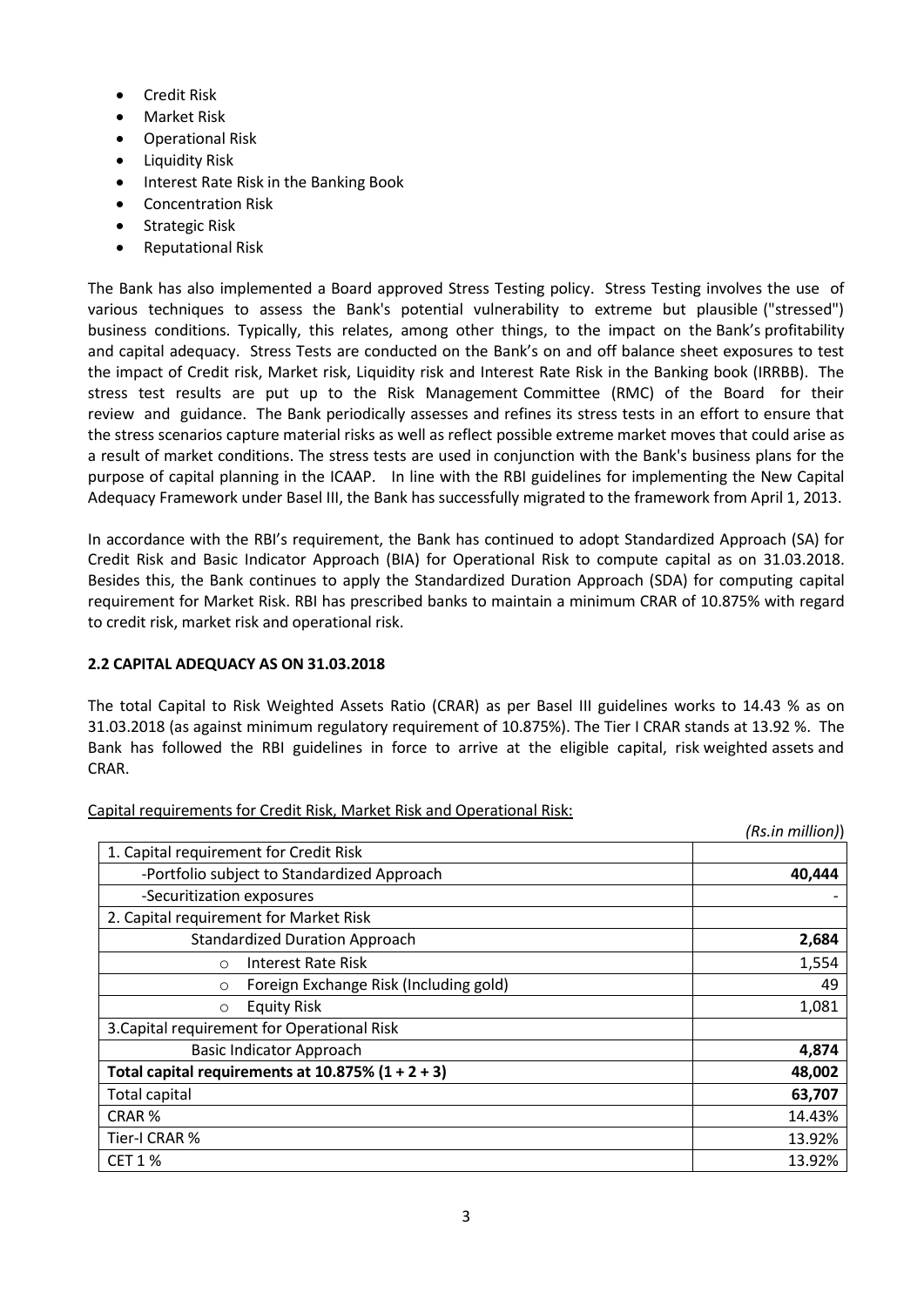### **3. RISK EXPOSURE AND ASSESSMENT**

The Bank is exposed to various types of risk such as Credit, Market, Operational, Liquidity, Interest Rate, Reputational, Legal and Strategic risk. The Bank has separate and independent Risk Management Department in place which oversees the management of all types of risks in an integrated fashion.

The objective of risk management is to have optimum balance between risk and return. It entails the identification, measurement and management of risks across the various businesses of the Bank. Risk is managed through framework defined in policies approved by the Board of Directors and supported by an independent risk management function which monitors and takes corrective action so that the Bank operates within its risk appetite. The risk management function attempts to anticipate vulnerabilities through quantitative or qualitative examination of the embedded risks in various activities. The Bank continues to focus on refining and improving its risk management systems. In addition to ensuring compliance with regulatory requirements, the Bank has developed robust internal systems for assessing capital requirements keeping in view the business objectives.

The Board of Directors (BOD) approves the strategies and policies for Risk Management, based on recommendations of the Risk Management Committee (RMC) of the Board set up to focus upon risk management issues. The Risk Management Committee of the Board reviews various aspects of risk arising from the businesses undertaken by the Bank. Operating level risk committees comprising of senior management viz. Asset Liability Management Committee (ALCO), the Operational Risk Management Committee (ORMC), Market Risk Management Committee (MRMC) and the Credit Risk Management Committee (CRMC) oversee specific risk areas. These committees in turn provide inputs for review by the Risk Management Committee (RMC) of the Board.

## 3.1 Risk Management Committee (RMC) of the Board:

The Risk Management Committee of the Board is the primary tier to oversee implementation of Board approved strategies and policies, recommend setting up of tolerance limits wherever required, monitor implementation of strategies and policies, as well as adherence to prescribed tolerance limits etc. The RMC oversees the functioning of Executive level Committees for risk management.

## 3.2 Executive Level Committees:

At Executive Management level, the organizational responsibilities for implementing and monitoring Board approved strategies and policies and adhering to prescribed tolerance limits etc. are as under:

| S.N.           | Executive Level              | Committee Focus Area                       | Chairman                       |
|----------------|------------------------------|--------------------------------------------|--------------------------------|
|                |                              |                                            |                                |
| 1              | Asset Liability Management   | All<br>Liability<br>Asset<br>of<br>aspects | <b>Chief Operating Officer</b> |
|                | Committee (ALCO)             | Management, Monitoring & Control,          |                                |
|                |                              | Interest rate review etc.                  |                                |
| $\overline{2}$ | Risk<br>Management<br>Credit | All aspects of Credit Risk Management,     | MD & CEO                       |
|                | Committee (CRMC)             | Monitoring & Control                       |                                |
| 3              | Market Risk Management       | All<br>Risk<br>of<br>Market<br>aspects     | <b>Chief Operating Officer</b> |
|                | Committee (MRMC)             | Management, Monitoring & Control.          |                                |
|                | Risk<br>Operational          | Risk<br>All<br>aspects of Operational      | <b>Chief Operating Officer</b> |
| 4              | Management<br>Committee      | Management, Monitoring & Control.          |                                |
|                | (ORMC)                       |                                            |                                |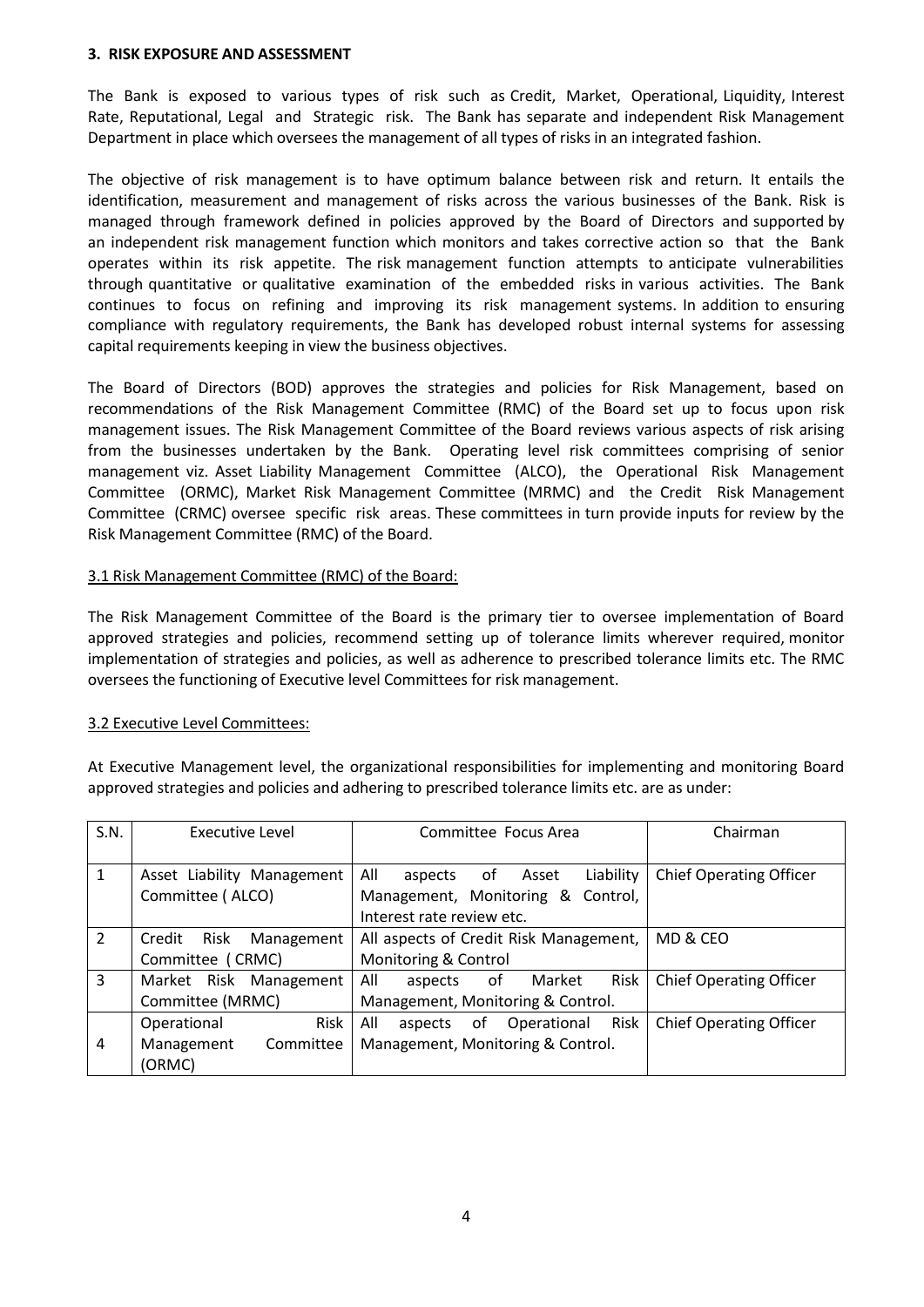## **4. CREDIT RISK (DF 3)**

4 .1 Credit risk is defined as the possibility of losses associated with diminution in the credit quality of borrowers or counterparties. In a bank's portfolio, losses stem from outright default due to inability or unwillingness of a customer or counterparty to meet commitments in relation to lending, trading, settlement and other financial transactions.

The Bank adopts the definition of 'past due' and 'impaired credits' (for accounting purposes) as defined by Reserve Bank of India under Income Recognition, Asset Classification and Provisioning (IRAC) norms.

## 4.1.1. Credit Risk Management

Credit Risk Management Committee (CRMC) headed by MD & CEO is the top-level functional committee for managing credit risk. The committee is responsible for implementation of Credit policy approved by the Bank's Board. The committee considers and takes decision necessary to manage and control credit risk within the overall quantitative prudential limits approved by the Bank's Board. The Committee is entrusted with the responsibilities to formulate standards for presentation of credit proposals, financial covenants, rating standards and benchmarks.

The Bank adopts an integrated approach to credit risk management, which encompasses:

- Establishment and articulation of corporate priorities
- Institution and inculcation of an appropriate credit culture
- Determination of specific credit risk strategy and profile
- Implementation of appropriate credit risk controls
- Monitoring the effectiveness of credit risk controls

The Bank has implemented the Standardized approach for regulatory capital measurement for credit risk.

## 4.1.2. Credit risk Strategy and Risk Profile:

The bank adopts a credit risk strategy and risk appetite, which is in line with its risk taking ability to ensure conservation and growth of shareholder funds, with a proper balance between risk and reward. Financial resources are allocated to optimize the risk reward ratio.

There is a clearly articulated definition of acceptable credit risk, based upon:

- Identification of target markets/segments
- Establishing of characteristics of desirable customers within the target market
- Assessing whether adequate resources are available to support the business
- Ensuring that all economic and regulatory requirements are complied with
- Ensuring that the portfolio is consistent with the Bank's strategy and objectives especially in relation to risk concentration, maturity profile and liquidity management

## 4.1.3 Credit Risk Controls:

Credit risk controls focus on identification, measuring, monitoring and managing the assumed risks and include:

- A documented credit policy and credit risk management policy
- Approval process with delegated authorities
- Asset quality and risk rating system and its verification
- Effective loan disbursement mechanism to minimize the legal risk
- Effective loan administration to ensure past-due management and bad loan detection
- A loan review mechanism
- Portfolio management tools to manage portfolio risks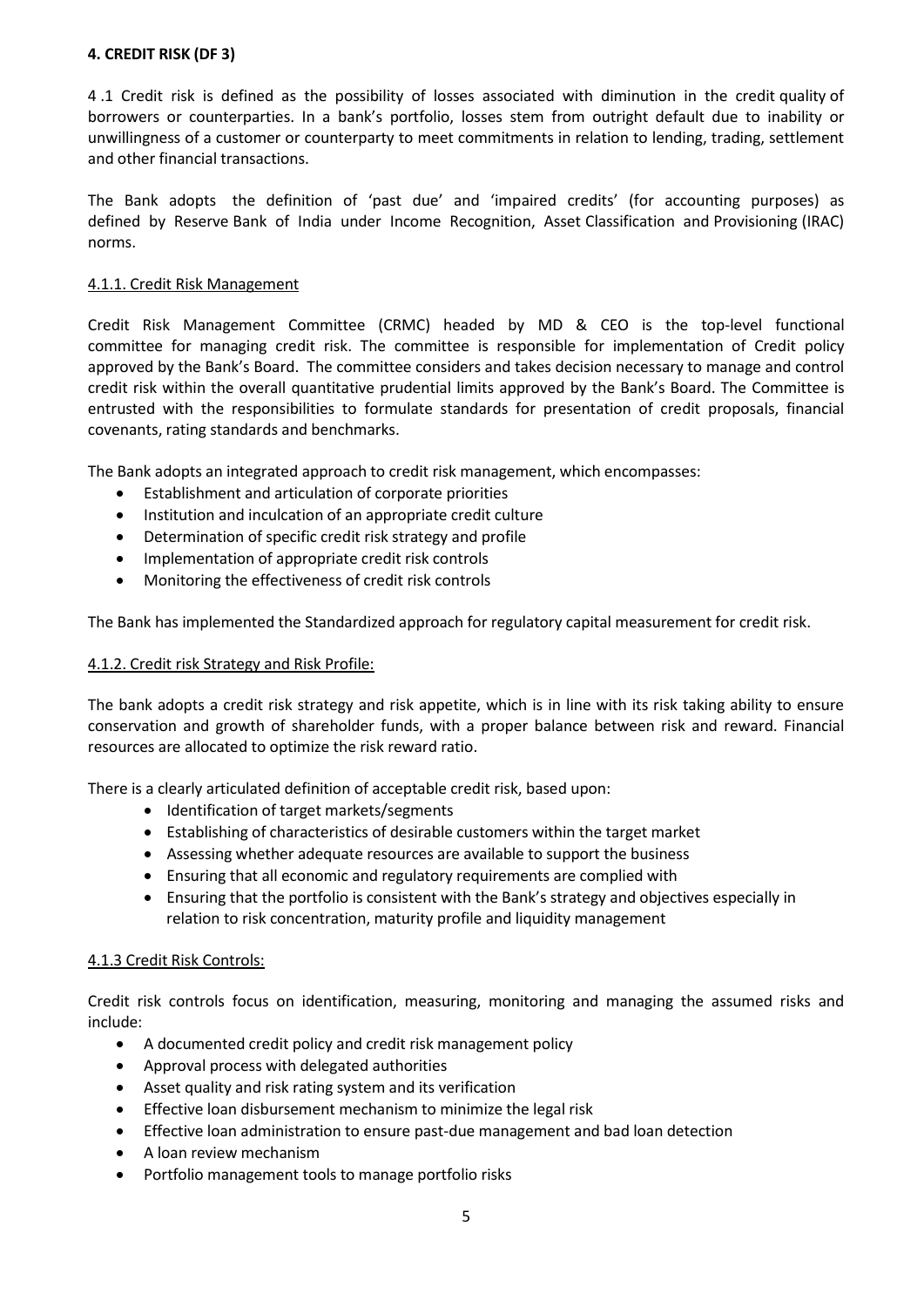Management of credit risk is at three levels:

- Strategic or Portfolio level, so as to ensure that no single event can have a significant adverse impact.
- Established credit policy to have a minimum standard for assuming risk
- Reliance on the competence of trained staff to make sound credit decisions

The Bank relies upon formal and conventional credit risk assessment, viz.:

- The ability and willingness of borrowers to repay.
- Dependence primarily on cash flows for repayment with security taken to provide a secondary source of repayment.
- Quality of data and analysis thereof forms the basis of assessment and not external reputation or unsubstantiated beliefs.
- Rational assessment of probability of default and assessment of 'Worst Case Scenario'.
- Transparency and communication of all relevant facts (negative as well as positive) necessary for making an informed credit decision.
- Documentation of all assessment, rationale and decisions.
- Know Your Customers 'KYC' forms the bedrock of initiating and sustaining any relationship.

## 4.2 Total gross credit risk exposure:

|                          | (Rs.in million) |
|--------------------------|-----------------|
| <b>Category Domestic</b> | <b>Amount</b>   |
| Fund based               | 5,06,764        |
| Non fund based           | 58,737          |
| Total                    | 565,501         |

Note:

1. Fund based credit exposure excludes Cash in hand, Balance with RBI, SLR investments shares, deposits placed with NABARD, SIDBI & NHB, Fixed and Other assets.

2. Non-fund based exposure includes outstanding Letter of Credit, Acceptances and Bank Guarantee exposures.

Exposures reported above include limits or outstanding whichever is higher, for other than term loans and NPAs. In case of terms loans and NPAs, the outstanding amount has been considered for this purpose.

## 4.3 Geographical Distribution of Credit:

|                       |                   |                    | (Rs.in million)   |
|-----------------------|-------------------|--------------------|-------------------|
| <b>STATE</b>          | <b>FUND BASED</b> | <b>STATE</b>       | <b>FUND BASED</b> |
| <b>ANDHRA PRADESH</b> | 66,599            | <b>CHANDIGARH</b>  | 735               |
| <b>CHHATTISGARH</b>   | 299               | <b>DELHI</b>       | 23,437            |
| <b>GOA</b>            | 506               | <b>GUJARAT</b>     | 15,615            |
| <b>HARYANA</b>        | 3,638             | <b>JHARKHAND</b>   | 243               |
| KARNATAKA             | 26,483            | KERALA             | 9,853             |
| <b>MADHYA PRADESH</b> | 1,887             | <b>MAHARASHTRA</b> | 33,471            |
| <b>ORISSA</b>         | 1,596             | <b>PONDICHERRY</b> | 3,577             |
| <b>PUNJAB</b>         | 2,264             | RAJASTHAN          | 734               |
| <b>TAMIL NADU</b>     | 211,219           | TELANGANA          | 41,010            |
| <b>UTTAR PRADESH</b>  | 3,368             | <b>UTTARAKHAND</b> | 23                |
| <b>WEST BENGAL</b>    | 13,174            | <b>TOTAL</b>       | 459,731           |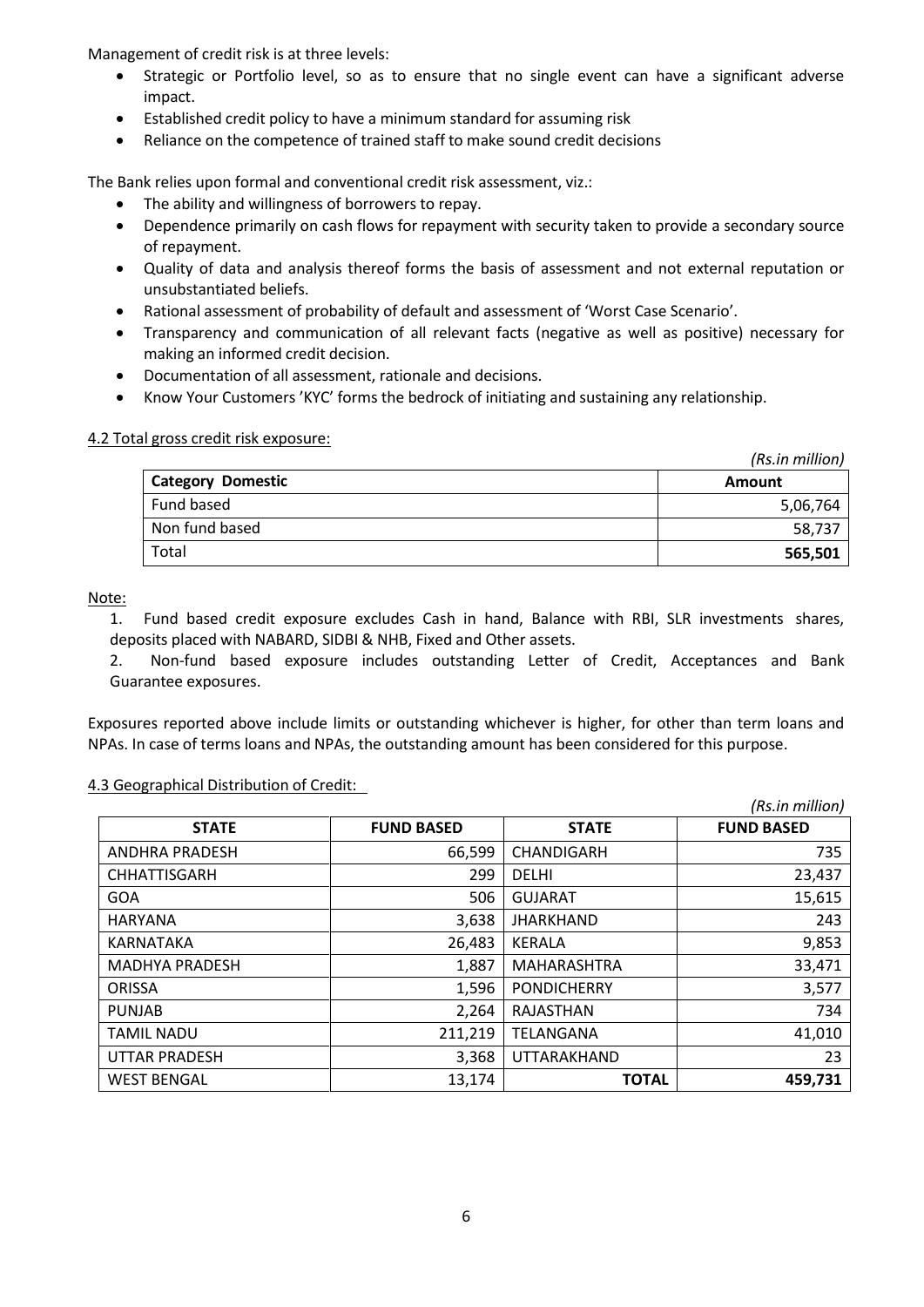|                                              |                   | <b>Exposures</b>      |  |  |  |
|----------------------------------------------|-------------------|-----------------------|--|--|--|
| Industry                                     | <b>Fund Based</b> | <b>Non-Fund Based</b> |  |  |  |
| <b>MINING &amp; QUARRYING</b>                | 1,872             | 376                   |  |  |  |
| <b>FOOD PROCESSING</b>                       | 7,490             | 2,914                 |  |  |  |
| <b>BEVERAGES &amp; TOBACCO</b>               | 1,799             | 81                    |  |  |  |
| <b>TEXTILES</b>                              | 41,540            | 1,503                 |  |  |  |
| LEATHER AND LEATHER PRODUCTS                 | 605               |                       |  |  |  |
| WOOD AND WOOD PRODUCTS                       | 3,037             | 5,771                 |  |  |  |
| PAPER AND PAPER PRODUCTS                     | 2,508             | 1,856                 |  |  |  |
| PETROLEUM                                    | 300               | 33                    |  |  |  |
| CHEMICALS AND CHEMICAL PRODUCTS              | 5,127             | 994                   |  |  |  |
| RUBBER, PLASTIC AND THEIR PRODUCTS           | 3,615             | 220                   |  |  |  |
| <b>GLASS &amp; GLASSWARE</b>                 | 580               | 50                    |  |  |  |
| <b>CEMENT &amp; CEMENT PRODUCTS</b>          | 2,916             | 264                   |  |  |  |
| <b>BASIC METAL AND METAL PRODUCTS</b>        | 13,239            | 2,557                 |  |  |  |
| <b>ALL ENGINEERING</b>                       | 6,236             | 1,455                 |  |  |  |
| VEHICLES, VEHICLE PARTS AND TRANSPORT EQUIP. | 3,996             | 152                   |  |  |  |
| <b>GEMS AND JEWELLERY</b>                    | 5,019             | 4,238                 |  |  |  |
| <b>CONSTRUCTION</b>                          | 4,714             | 4,496                 |  |  |  |
| <b>INFRASTRUCTURE</b>                        | 27,872            | 5,908                 |  |  |  |
| <b>OTHER INDUSTRIES</b>                      | 3,795             | 506                   |  |  |  |
| <b>OTHERS</b>                                | 323,471           | 25,361                |  |  |  |
| <b>TOTAL</b>                                 | 459,731           | 58,737                |  |  |  |

4.5 Exposure to Industries in excess of 5% of total exposure

|                       |                              | (Rs.in million)                  |
|-----------------------|------------------------------|----------------------------------|
| Industry              | <b>Fund based Facilities</b> | <b>Non-Fund based Facilities</b> |
| <b>TEXTILES</b>       | 41.540                       | 1,503                            |
| <b>INFRASTRUCTURE</b> | 27.872                       | 5,908                            |
| Total                 | 69,412                       | 7,411                            |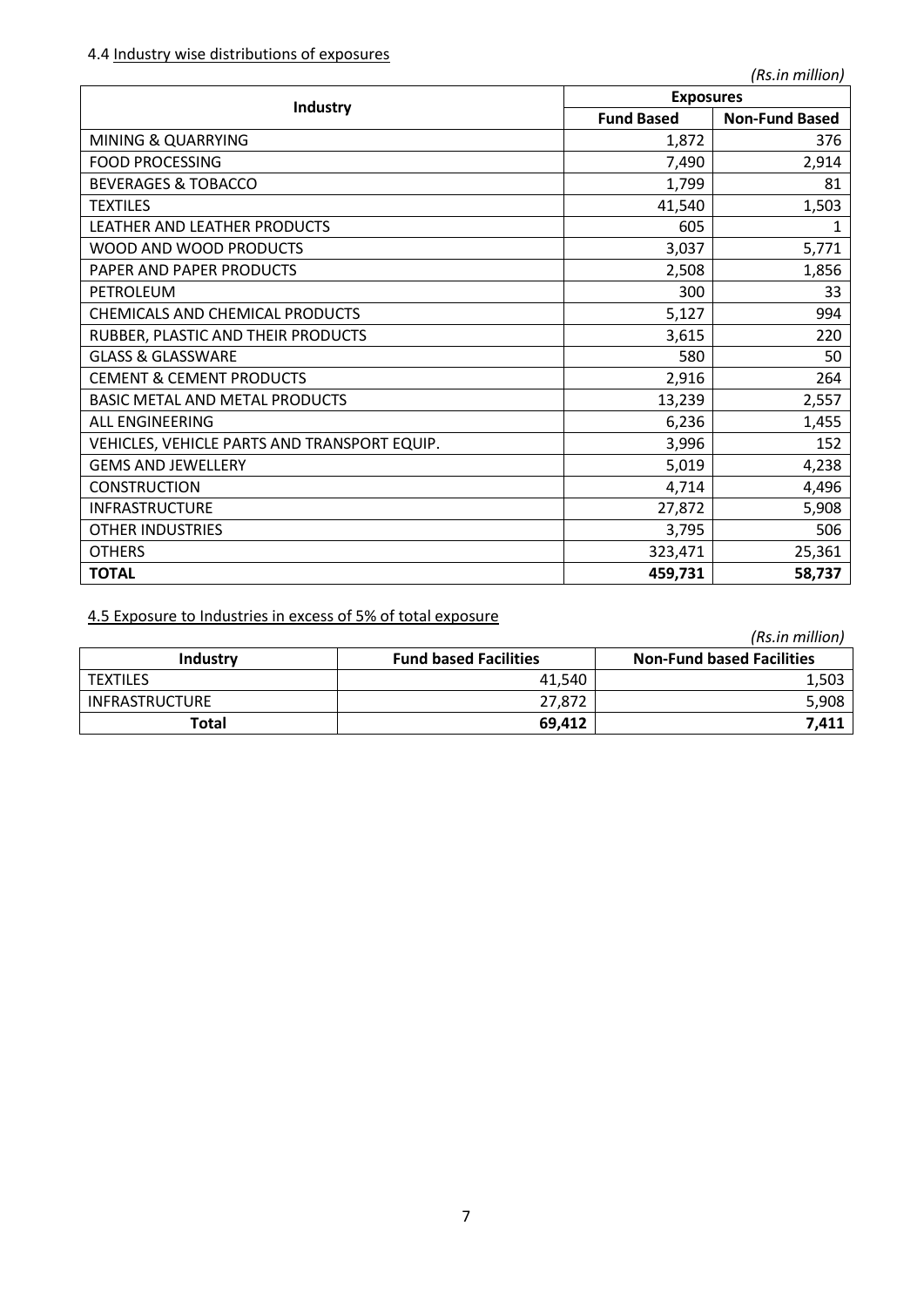# 4.6 Residual contractual maturity breakdown of assets\*

*(Rs.in million)*

|                                  | Cash        | <b>Balanc</b><br>ed with<br><b>RBI</b> | <b>Balan</b><br>ce<br>with<br>other<br>banks | Investm<br>ents | <b>Advances</b><br>Perfor-<br>ming | <b>NPA</b><br>(Gross)<br>Includ-<br>ing NPI | <b>Fixed</b><br><b>Assets</b> | <b>Other</b><br><b>Assets</b> | <b>Total</b> |
|----------------------------------|-------------|----------------------------------------|----------------------------------------------|-----------------|------------------------------------|---------------------------------------------|-------------------------------|-------------------------------|--------------|
| Day 1                            | 7,259       | 447                                    | 5,554                                        | 29,032          | 27,532                             | $\Omega$                                    | $\Omega$                      | 3,093                         | 72,918       |
| 2-7 Days                         | 0           | 429                                    | 3,250                                        | 3,212           | 2,452                              | $\mathbf 0$                                 | $\overline{0}$                | 387                           | 9,730        |
| 8-14 Days                        | 0           | 341                                    | $\Omega$                                     | 1,745           | 4,300                              | $\mathbf 0$                                 | $\mathbf 0$                   | 387                           | 6,773        |
| 15-30 Days                       | 0           | 787                                    | 0                                            | 5,246           | 9,201                              | $\Omega$                                    | $\mathbf 0$                   | $\mathbf{0}$                  | 15,235       |
| 31 Days & upto 2<br>Months       | 0           | 1,317                                  | $\mathbf 0$                                  | 6,963           | 12,590                             | $\Omega$                                    | $\Omega$                      | $\Omega$                      | 20,871       |
| Over 2 Months &<br>upto 3 Months | 0           | 1,365                                  | $\Omega$                                     | 8,204           | 19,078                             | $\mathbf{0}$                                | $\Omega$                      | $\Omega$                      | 28,647       |
| Over 3 Months &<br>upto 6 Months | 0           | 2,149                                  | $\Omega$                                     | 12,256          | 34,337                             | $\mathbf{0}$                                | $\Omega$                      | $\mathbf{0}$                  | 48,742       |
| Over 6 Months &<br>upto 1 Year   | 0           | 4,042                                  | $\Omega$                                     | 23,646          | 54,802                             | $\mathbf{0}$                                | $\Omega$                      | $\mathbf{0}$                  | 82,491       |
| Over 1 Year & upto<br>3 years    | $\mathbf 0$ | 5,092                                  | 82                                           | 36,298          | 192,505                            | $\mathbf{0}$                                | $\mathbf 0$                   | $\mathbf 0$                   | 233,977      |
| Over 3 Years &<br>upto 5 years   | 0           | 1,432                                  | $\Omega$                                     | 9,938           | 32,943                             | 11,260                                      | $\Omega$                      | 0                             | 55,573       |
| Over 15 Years                    | $\Omega$    | 4940                                   | $\Omega$                                     | 26,260          | 39,834                             | 19,739                                      | 5,282                         | 9,145                         | 105,200      |
| Total                            | 7,259       | 22,341                                 | 8,886                                        | 162,802         | 429,574                            | 30,999                                      | 5,282                         | 13,012                        |              |

*\* As per ALM Guidelines*

# 4.7. Non Performing Advances and Provisions

| Non chommig Advances and Hovisions               |               | (Rs.in million) |
|--------------------------------------------------|---------------|-----------------|
| <b>Particulars</b>                               | <b>Amount</b> |                 |
| a) Gross NPA                                     |               |                 |
| i. Substandard                                   |               | 11,265          |
| ii. Doubtful 1                                   |               | 11,477          |
| iii. Doubtful 2                                  |               | 6,195           |
| Iv Doubtful 3                                    |               | 99              |
| v. Loss                                          |               | 1,122           |
| <b>Total</b>                                     |               | 30,158          |
| b) Net NPAs                                      |               | 18,628          |
| c) NPA Ratios                                    |               |                 |
| i.<br>Gross NPAs to gross advances (%)           |               | 6.56%           |
| ii.<br>Net NPAs to Net Advances (%)              |               | 4.16%           |
| d) Movement of NPAs (Gross)                      |               |                 |
| i. Opening balance 01.04.2017                    |               | 14,838          |
| ii. Additions during the year                    |               | 20,918          |
| iii. Reductions during the year                  |               | 5,598           |
| iv. Closing balance 31.03.2018                   |               | 30,158          |
| e) Movement of provisions for NPAs               | Specific      | General         |
| (excluding provision on Standard Assets)         | Provision     | Provision       |
| i. Opening balance as on 01.04.2017              | 4,288         |                 |
| ii. Provision made during the year               | 10,246        |                 |
| iii. Write-off / write-back of excess provisions | 3,625         |                 |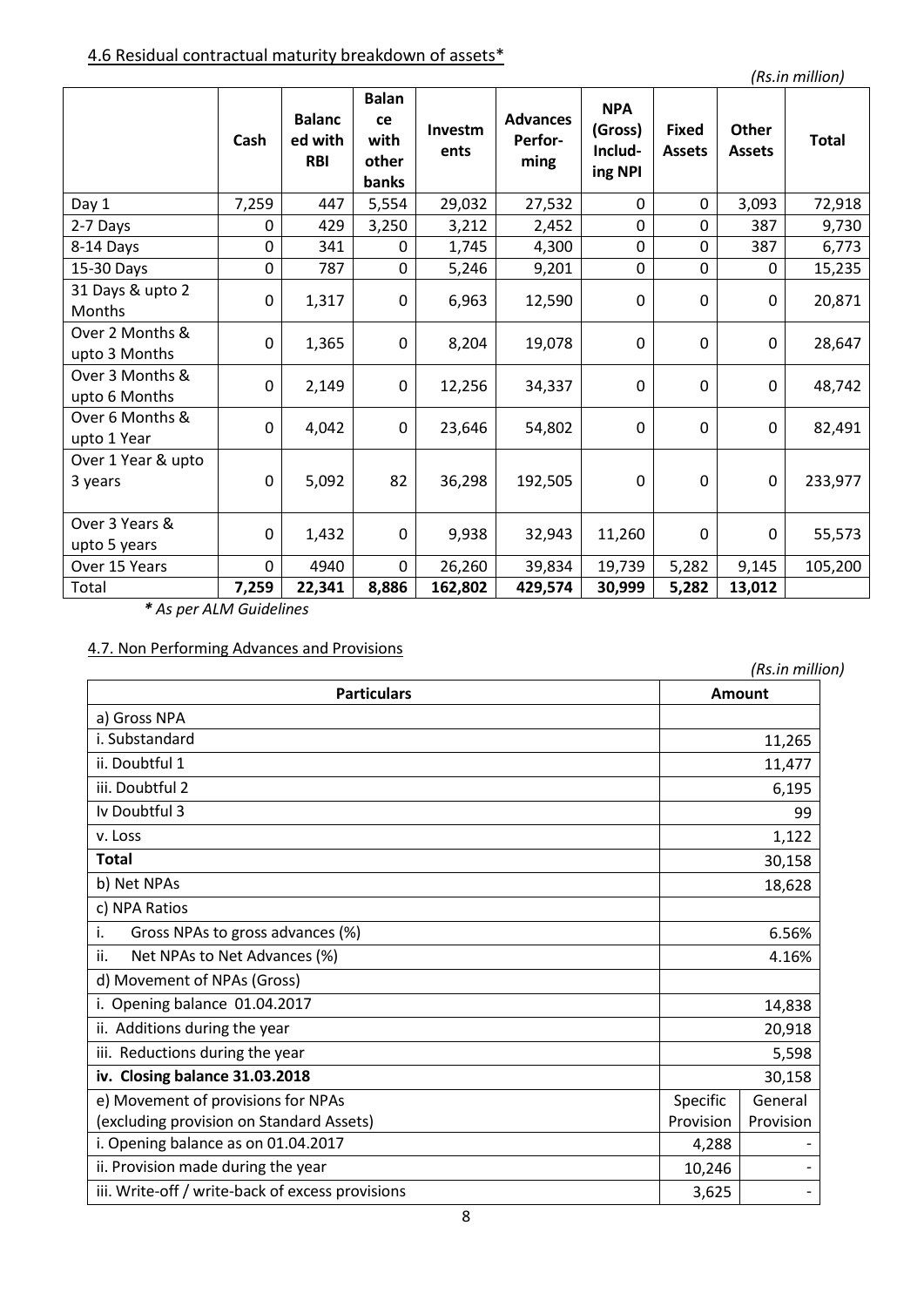| iv. Closing balance 31.03.2018                                                | 10,909 |       |
|-------------------------------------------------------------------------------|--------|-------|
| f) Details of Write Offs and Recoveries that have been booked directly to the |        |       |
| income statement                                                              |        |       |
| i. Write Offs that have been booked directly to the income statement          |        |       |
| ii. Recoveries that have been booked directly to the income statement         |        | 437   |
| g) Amount of Non-Performing Investments                                       |        | 841   |
| h) Amount of provisions held for non-performing investments                   |        | 533   |
| (i) Movement of depreciation on investments                                   |        |       |
| Opening balance as on 01.04.2017<br>1)                                        |        | 724   |
| Provision made during the year<br>2)<br>$^{(+)}$                              |        | 633   |
| Write-off/ write-back of excess provision during the year<br>3)               |        | 0.00  |
| (including depreciation utilized on the sale of securities)<br>(-)            |        |       |
| Closing balance as on 31.03.2018<br>4)                                        |        | 1,357 |

# 4.7.1 Major Industry break up of NPA

|                                              |                  |                       | (Rs.in million))                          |  |
|----------------------------------------------|------------------|-----------------------|-------------------------------------------|--|
| Industry                                     | <b>Gross NPA</b> | Specific<br>Provision | Write Off<br>during the<br>current period |  |
| <b>MINING &amp; QUARRYING</b>                | 27               | 6                     | 0                                         |  |
| <b>FOOD PROCESSING</b>                       | 3,189            | 1,180                 | 220                                       |  |
| BEVERAGES & TOBACCO (EXCLUDING TEA & COFFEE) | 26               |                       | 3                                         |  |
| <b>TEXTILES</b>                              | 2,045            | 963                   | 1,038                                     |  |
| LEATHER AND LEATHER PRODUCTS                 | 9                | 3                     | 7                                         |  |
| WOOD AND WOOD PRODUCTS                       | 77               | 20                    | 0                                         |  |
| PAPER AND PAPER PRODUCTS                     | 39               | 8                     | 0                                         |  |
| PETROLEUM                                    | 7                | 1                     | 0                                         |  |
| CHEMICALS AND CHEMICAL PRODUCTS              | 274              | 65                    | 8                                         |  |
| RUBBER, PLASTIC AND THEIR PRODUCTS           | 810              | 129                   | 10                                        |  |
| <b>CEMENT &amp; CEMENT PRODUCTS</b>          | 712              | 282                   | 240                                       |  |
| <b>BASIC METAL AND METAL PRODUCTS</b>        | 6,174            | 2,481                 | 0                                         |  |
| <b>ALL ENGINEERING</b>                       | 254              | 49                    | 0                                         |  |
| VEHICLES, VEHICLE PARTS AND TRANSPORT EQUIP. | 3,096            | 1,400                 | 1                                         |  |
| <b>GEMS AND JEWELLERY</b>                    | 12               | 2                     | $\Omega$                                  |  |
| <b>CONSTRUCTION</b>                          | 152              | 48                    | 64                                        |  |
| <b>INFRASTRUCTURE</b>                        | 3,303            | 945                   | 456                                       |  |
| <b>OTHER INDUSTRIES</b>                      | 73               | 21                    | 16                                        |  |
| <b>OTHERS</b>                                | 9,879            | 3,299                 | 1,562                                     |  |
| <b>TOTAL</b>                                 | 30,158           | 10,909                | 3,625                                     |  |

# 4.7.2 Geography wise distribution of NPA and Provision

| $\frac{1}{2}$ Substabily wise distribution of its Adila Floyision |           |                           |  |
|-------------------------------------------------------------------|-----------|---------------------------|--|
|                                                                   |           | (Rs.in million)           |  |
| Geography                                                         | Gross NPA | <b>Specific Provision</b> |  |
| Domestic                                                          | 30,158    | 10,909                    |  |
| Overseas                                                          |           |                           |  |
| <b>Total</b>                                                      | 30,158    | 10,909                    |  |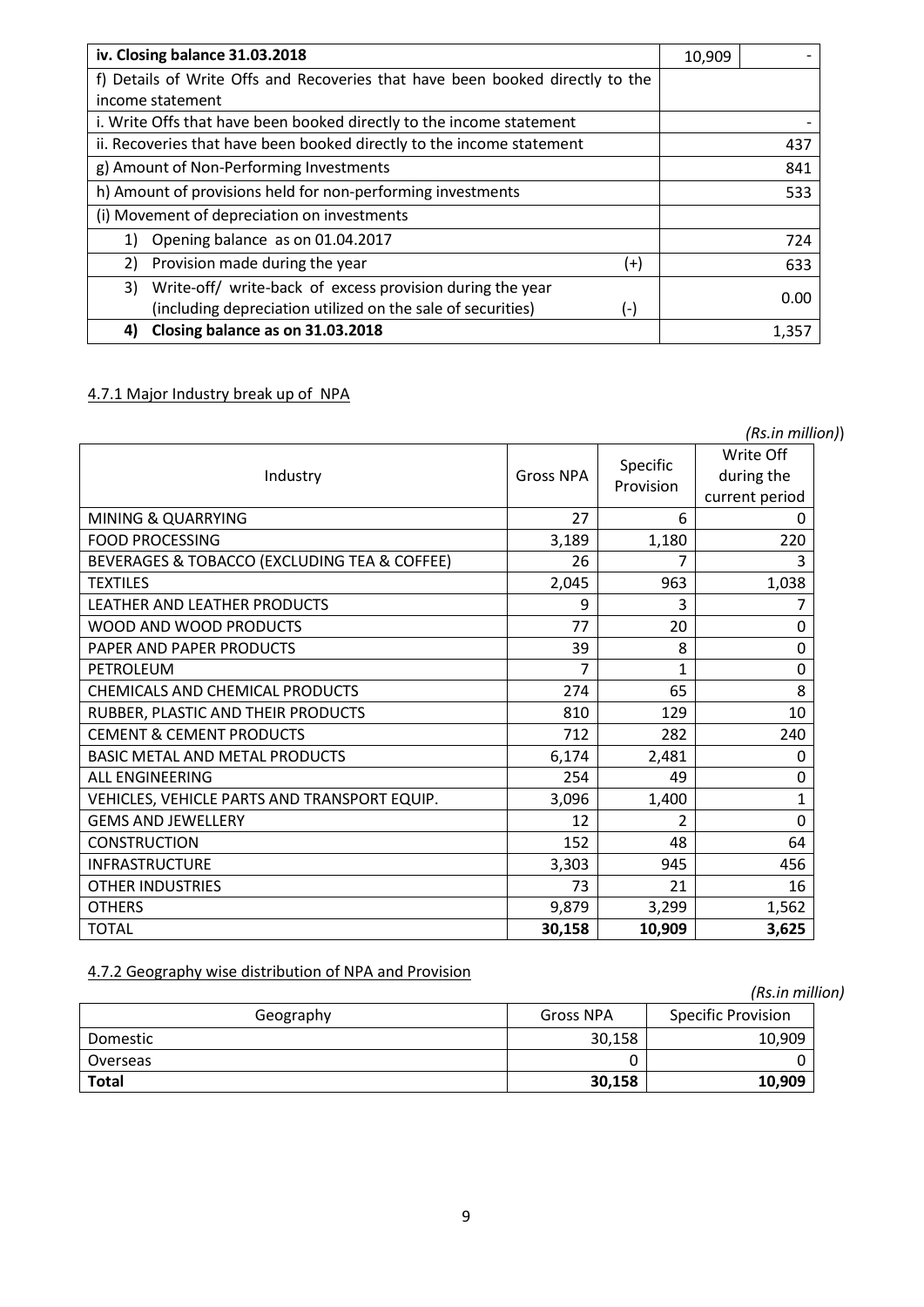## **5. CREDIT RISK: Disclosures for portfolio subject to the Standardized Approach (DF 4)**

5 (a). The Bank has used the ratings of the following domestic external credit rating agencies for the purpose of risk weighting their claims on the domestic entities for capital adequacy purpose:

> i. CRISIL ii. CARE iii. ICRA iv. India Ratings v. Brickwork vi. SMERA vii. Infomerics

5 (b). A description of the process used to transfer public issuer ratings onto comparable assets in the banking book:

Bank has used short term ratings for assets with maturity upto one year and long-term ratings for assets maturing after one year as accorded by the approved external credit rating agencies. Bank has not cherry picked ratings. Bank has not used one rating of a CRA (Credit Rating Agency) for one exposure and another CRA's rating for another exposure on the same counterparty unless only one rating is available for a given exposure.

Notwithstanding the repayable on demand condition, cash credit exposures have been subjected to long-term rating.

If an obligor has a long term external credit rating that warrants RW (Risk Weight) of 150%, all unrated exposures on the same obligor whether long or short is assigned the same 150% RW unless mitigated by recognized Credit Risk Mitigates.

Bank has used only solicited rating from the recognized CRAs. In case the obligor has multiple ratings from CRAs, the Bank has a policy of choosing (if there are two ratings) lower rating.

Where RW associated with the rating by a CRA for a specific investment instrument is lower than one corresponding to unrated exposure, but the Bank's exposure is not in that instrument but some other debt, the RW for the rated exposure has been applied to Bank's unrated exposure provided the latter ranks pari-passu or senior to the specific rated exposure and the maturity of Bank's claim is not later than the rated exposure.

If either the issuer or a single issue has been rated warranting RW equal or higher than unrated claim, a claim on the same issuer which is unrated but ranks pari-passu or junior to the rated exposure has been assigned the same RW as the rated exposure.

No recognition of CRM technique has been taken into account in respect of a rated exposure if that has already been factored by the CRA while carrying out the rating.

For exposure amounts after risk mitigation subject to the standardized approach, amount of the Bank's outstanding (rated and unrated) in the following three major risk buckets as well as those that are deducted as on 31.03.2018 are as follows:

|     |                     | (Rs.in million)                            |        |  |
|-----|---------------------|--------------------------------------------|--------|--|
| S   | <b>Risk Weight</b>  | <b>Fund Based</b><br><b>Non Fund Based</b> |        |  |
| No. |                     |                                            |        |  |
|     | <b>Below 100%</b>   | 366,050                                    | 14,476 |  |
|     | 100%                | 121,592                                    | 18,624 |  |
|     | More than 100%      | 54,663                                     | 10,629 |  |
|     | Total $(1 + 2 + 3)$ | 542,305                                    | 43,729 |  |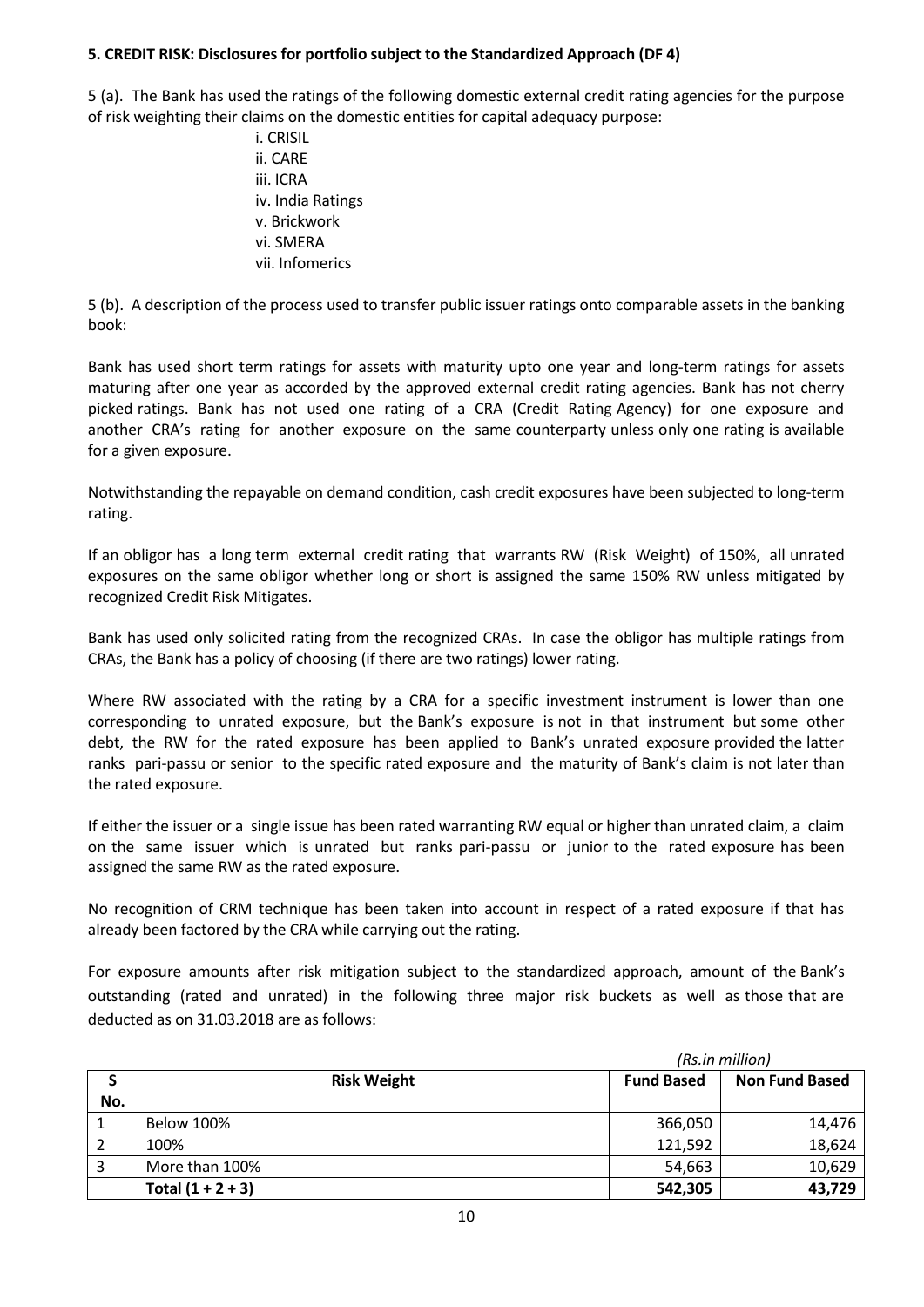## **6. CREDIT RISK MITIGATION: Disclosures for Standardized Approach (DF 5)**

6.1 The Bank has adopted Credit Risk Mitigation (CRM) Techniques and Collateral Management (CM) guidelines issued by RBI under Master circular – Prudential guidelines on capital Adequacy and Market Discipline – New Capital Adequacy Framework (NCAF).

The Bank has utilized credit risk mitigation in the form of Bank's own deposits, LIC Policies, National Saving Certificate and gold, wherever the collateral is identifiable, marketable & enforceable and complies with RBI requirements. Sovereign exposures and Sovereign guaranteed exposures are risk weighted as per RBI directives.

The general principles applicable for use of credit risk mitigation techniques are as under:

- i. No transaction in which Credit Risk Mitigation (CRM) techniques are used has been assigned higher capital requirement than as otherwise identical transaction where such techniques are not used
- ii. The Bank has taken care to see that effects of CRM are not double counted. To ensure this no additional supervisory recognition of CRM for regulatory capital purposes is made available on claims for which an issue-specific rating is used that already reflects that CRM.
- iii. Principal-only ratings will not be allowed within the CRM framework. The rating should cover principal and interest.

The Bank has, therefore, put in place robust procedures and processes to control these risks, including strategy, consideration of the underlying credit, valuation, policies and procedures systems, control of Roll-off risks, and management of concentration risk arising from the use of CRM techniques and its Interaction with the Bank's overall credit risk profile.

## 6.2 Eligible Financial Collateral:

The following collaterals are used as risk mitigants –

- i. Cash margins and fixed deposit receipts of the counterparty with the Bank
- ii. Gold bullion and jewelry
- iii. Securities issued by Central and State Governments
- iv. National Savings Certificates, Kisan Vikas Patras
- v. Life insurance policies with a declared surrender value of an insurance company which is regulated by an insurance sector regulator.
- vi. Debt securities rated by a chosen Credit Rating Agency in respect of which the banks should be sufficiently confident about the market liquidity and where they are either:
	- a) Attracting 100% or lesser risk weight i.e. rated at least BBB (-), when issued by public sector entities and other entities (including banks and Primary Dealers); or
	- b) Attracting 100% or lesser risk weight i.e. rated at least PR3/ P3/F3/A3 for short-term debt instruments.
- vii) Debt securities not rated by a chosen Credit Rating Agency in respect of which the banks should be sufficiently confident about the market liquidity where these are:
	- a) Issued by a bank
	- b) Listed on a recognized exchange
	- c) Classified as senior debt
	- d) All rated issues of the same seniority by the issuing bank are rated at least BBB(-) or A3 by a chosen Credit Rating Agency; and

viii) Units of Mutual Funds regulated by the securities regulator of the jurisdiction of the bank's operation and mutual funds where: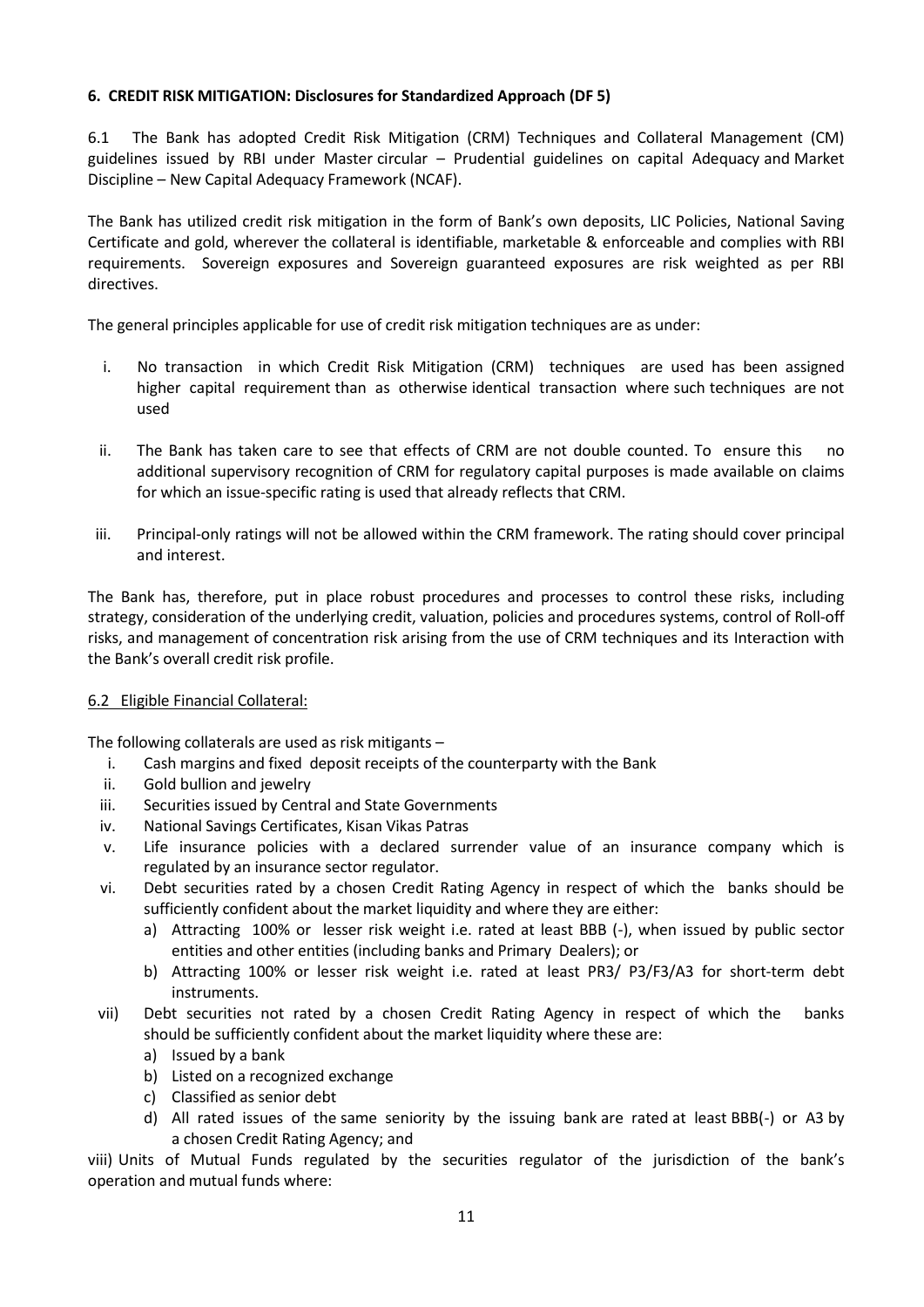a. Price for the units is publicly quoted daily i.e., where the daily NAV is available in public domain; and

b. Mutual fund is limited to investing in permitted instruments listed.

## 6.3 Total exposure covered by guarantees/credit derivatives

Nil

#### **7. SECURITIZATION EXPOSURES (DF 6)**

As per RBI guidelines on Securitization exposure, investments by banks in securitized assets, representing loans to various categories of priority sector, except 'others' category, are eligible for classification under respective categories of priority sector lending (PSL) depending on the underlying assets.

As on 31.03.2018 the Bank does not have any securitization exposure as originator.

## **8. MARKET RISK IN TRADING BOOK (DF 7)**

Market risk refers to the uncertainty of future earnings resulting from changes in interest rates, foreign exchange rates, market prices and volatilities. The Bank assumes market risk in its lending and deposit taking businesses and in its investment activities, including position taking and trading. The market risk is managed in accordance with the investment policies, which are approved by the Board. These policies ensure that operations in securities, foreign exchange and derivatives are conducted in accordance with sound and acceptable business practices and are as per the extant regulatory guidelines, laws governing transactions in financial securities and the financial environment. Market Risk in Trading Book is assessed as per the Standardized Duration approach. The capital charge for Held for Trading (HFT) and Available for Sale (AFS) portfolios is computed as per Reserve Bank of India prudential guidelines.

## Market risk management objectives:

The objectives of market risk management are as follows:

- Management of liquidity
- Management of interest rate risk and exchange rate risk.
- Proper classification and valuation of investment portfolio
- Adequate and proper reporting of investments and derivative products
- Compliance with regulatory requirements

Structure and organization of the market risk management function:



#### Strategies and processes:

To comply with the regulatory guidelines and to have independent control groups there is clear functional separation of: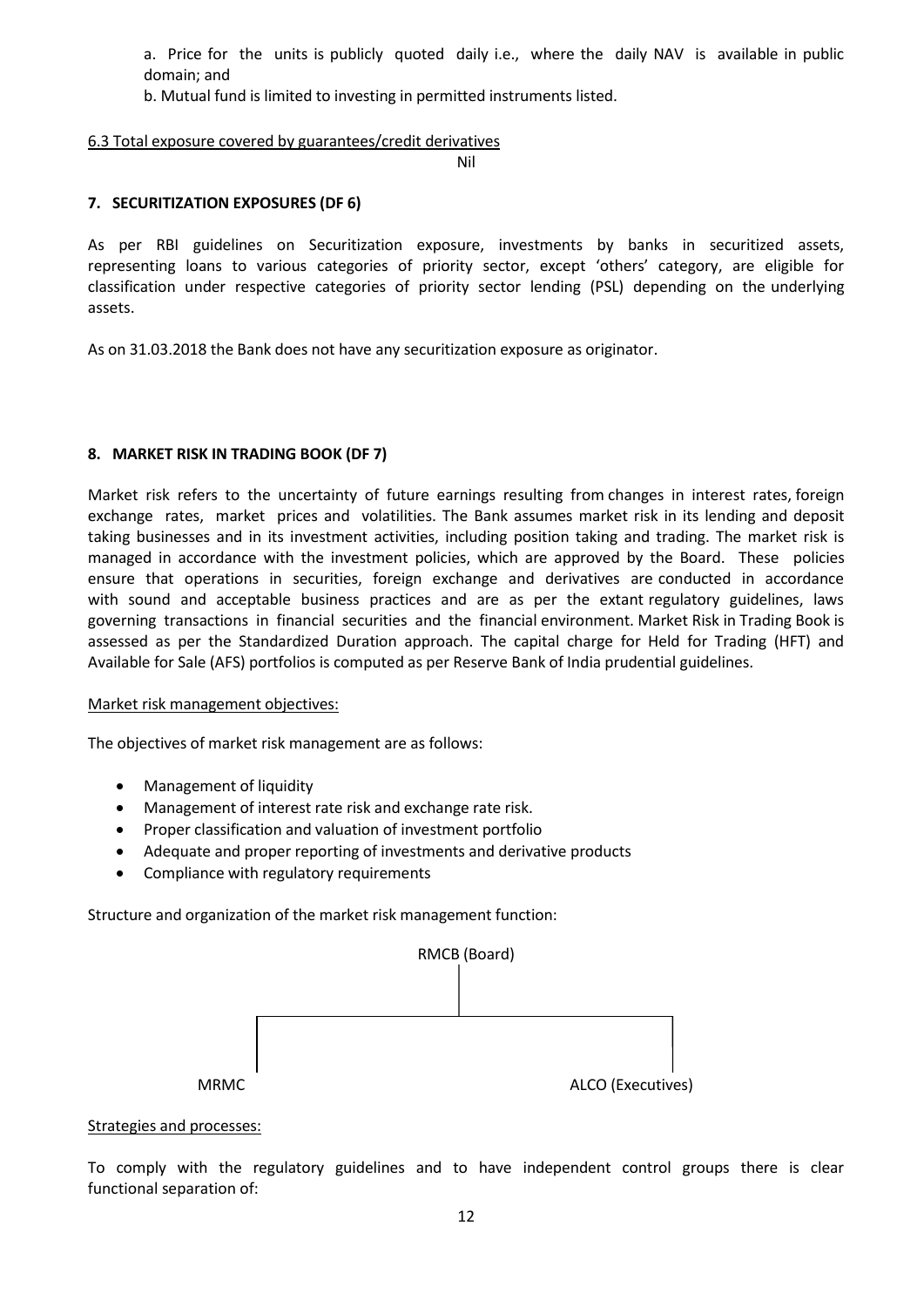- Trading (Front office)
- Monitoring and control (Middle office) and
- Settlements (Back office)

The strategy/guidelines for controlling market risk include:

- Direct involvement of experienced line management
- Stringent controls and limits
- Strict segregation of front, middle and back office duties
- Comprehensive periodical reporting of positions
- Regular independent reviews of all controls and limits
- Rigorous testing and auditing of all pricing, trading and risk management

The scope and nature of risk reporting and measurement systems:

Reporting - The Bank periodically reports on the various investments and their related risk measures to the senior management and the committees of the Board. The Bank also periodically reports to its regulator in compliance with regulatory requirements.

Measurement - The Bank has devised various risk metrics for measuring market risk. These are reported to Asset Liability Management Committee. Some of the risk metrics adopted by the Bank for monitoring its risks are Value-at-Risk, Earnings at Risk, Modified Duration, Stop Loss limits amongst others.

## The capital requirements for market risk are detailed below:

|     |                                                   | (Rs.in million)       |
|-----|---------------------------------------------------|-----------------------|
|     |                                                   |                       |
| No. | <b>Risk Category</b>                              | <b>Capital Charge</b> |
|     | <b>Interest Rate Risk</b>                         | 1,554                 |
| 2   | Foreign Exchange Risk (Including gold)            | 49                    |
|     | <b>Equity Risk</b>                                | 1,081                 |
|     | Capital requirement for Market Risk $(1 + 2 + 3)$ | 2,684                 |

## **9. OPERATIONAL RISK (DF 8)**

Operational risk is defined as the risk of loss resulting from inadequate or failed internal processes, people and systems or from external events. Operational risk includes legal risk but excludes strategic and reputational risk.

The Bank has put in place a Board approved Operational Risk Management Policy which outlines overall framework for management of Operational Risk.

The Bank manages Operational Risk by way of adopting best practices in processes as well as products. Utmost importance is given on communication and understanding of processes at transactional level and compliance to same are monitored through effective internal audits.

The Bank's selection of personnel and systems of rewarding performance are aligned to meet Bank's stated key priorities. There is a commitment to training and upgrading of staff skills. Strong 'ownership' of exposures is encouraged, through rewards as well as strong accountability.

The Bank understands the criticality of business continuity in the event of any undesirable/ unforeseen incident and has put in place an exhaustive Business Continuity Plan (BCP) in place which is subject to periodic drills. The Bank has robust Information Technology set up with Disaster Recovery (DR) site for critical functions and backups. Further there is a strict adherence to Information Security Policy across the Bank.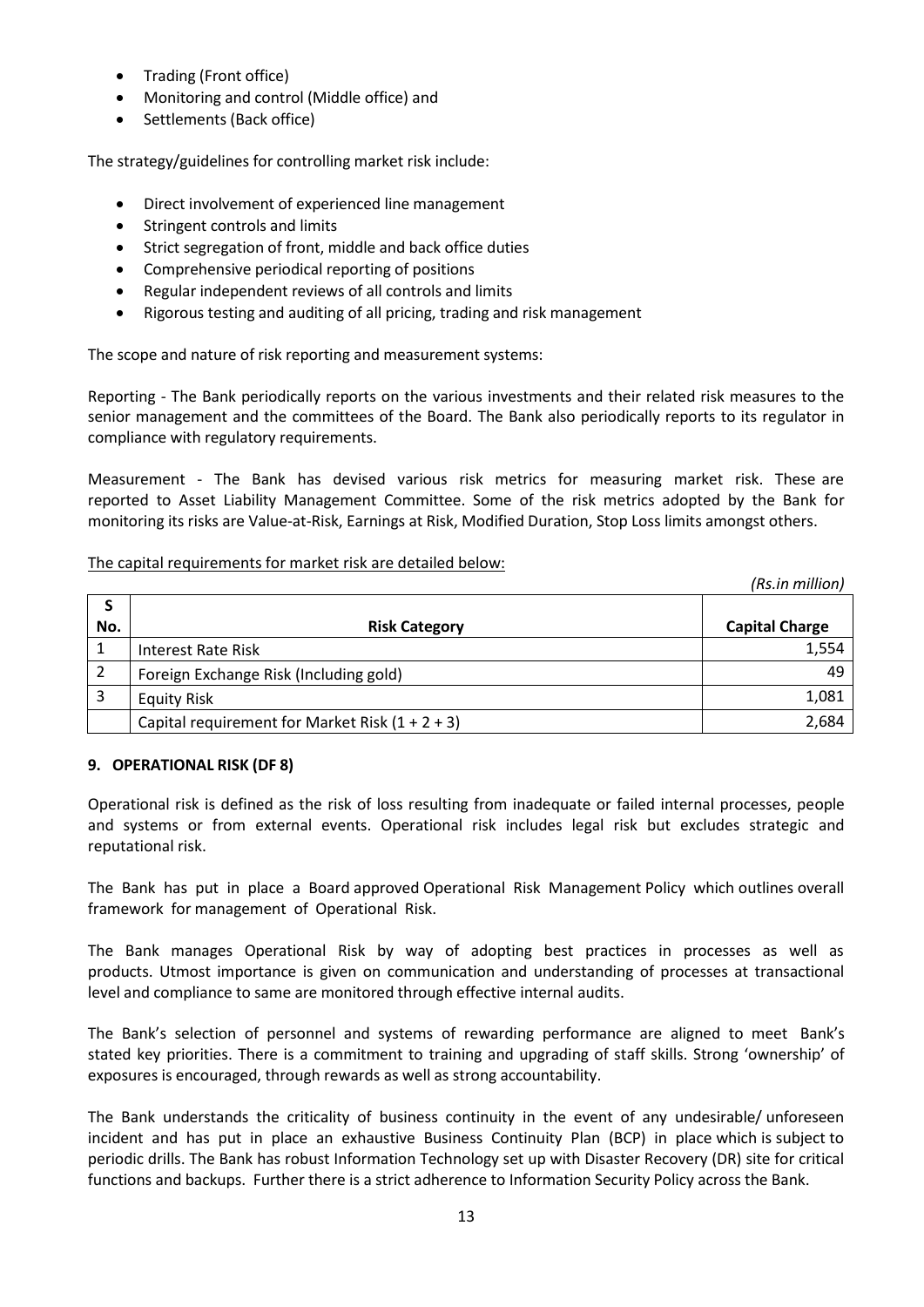As per the mandate from RBI, the Bank is following the Basic Indicator Approach (BIA) for assessment of Operational Risk Capital.

Capital requirement for operational risk as per Basic Indicator Approach (BIA) as on 31.03.2018 is Rs. 4,874 million.

### **10. INTEREST RATE RISK IN BANKING BOOK (DF 9)**

#### **Interest Rate Risk in the Banking Book (IRRBB):**

Interest rate risk is the potential change in Net Interest Income (NII) or Economic Value of Equity (Balance Sheet impact), caused by unexpected changes in market interest rates. Since NII or Net Interest Margin (NIM) of Bank is dependent on the movements of interest rates, any mismatches or gaps in the cash-flows on re-pricing dates exposes Bank's NII or NIM to interest rate risk. Interest Rate Risk in Banking Book results from an unavoidable position or gap arising from Bank's normal day to day business by holding assets and liabilities in different maturities and different re-pricing dates.

### **Risk management framework and monitoring:**

The Board of the Bank, through Asset liability Management Committee , has overall responsibility for management of risks and it sets limits and policies for management of liquidity risk, market risk including foreign exchange, interest rate and equity risk. The Asset Liability Management Committee (ALCO), a strategic decision making body constituted by Board, headed by Chief Operating Officer and comprising of senior executives of the Bank is responsible for deciding the mix and maturity profile of the assets and liabilities, recommendation of risk policies, setting up of prudential limits to manage the risks and ensuring compliance with the limits set by the Board. The ALM policy of the Bank includes the prudential limits on interest rate risk, liquidity risk, foreign exchange risk and equity risk.

Risk Management Department is monitoring the limits laid down in the ALM Policy through various reports.

#### **Risk measurement and reporting framework:**

As a part of its regular activities, ALCO manages the impact of the interest rate risk in banking book, through various limits, reports and tools such as interest rate sensitive gaps, Earnings at risk analysis, duration gap analysis, stress testing, etc. detailed as follows:

a) Interest rate sensitivity:

The interest rate gap risk, at any given date, is the risk arising from the mismatches in the assets & liabilities over the different time intervals. These mismatches or gaps are arrived at after matching rate sensitive assets and rate sensitive liabilities in the particular time bucket taking into account all assets and liabilities (including off Balance Sheet exposure). The rate sensitive assets and liabilities are grouped in the buckets as per the residual maturity or re-pricing date, whichever is earlier and is reported on monthly basis. The gap indicates whether net interest income is positively or negatively impacted by a change in interest rates and the magnitude of the gap approximates the change in net interest income for any given interest rate shift. Limits are fixed on individual gaps.

b) Earnings at Risk Analysis (EaR):

The gaps in the report indicates whether the Bank is in a position to benefit from rising interest rates by having a positive gap (RSA > RSL) or whether it is in a position to benefit from declining interest rates by a negative gap (RSL >RSA). The Bank monitors the Earnings at Risk on NII for 2% change in interest rates on the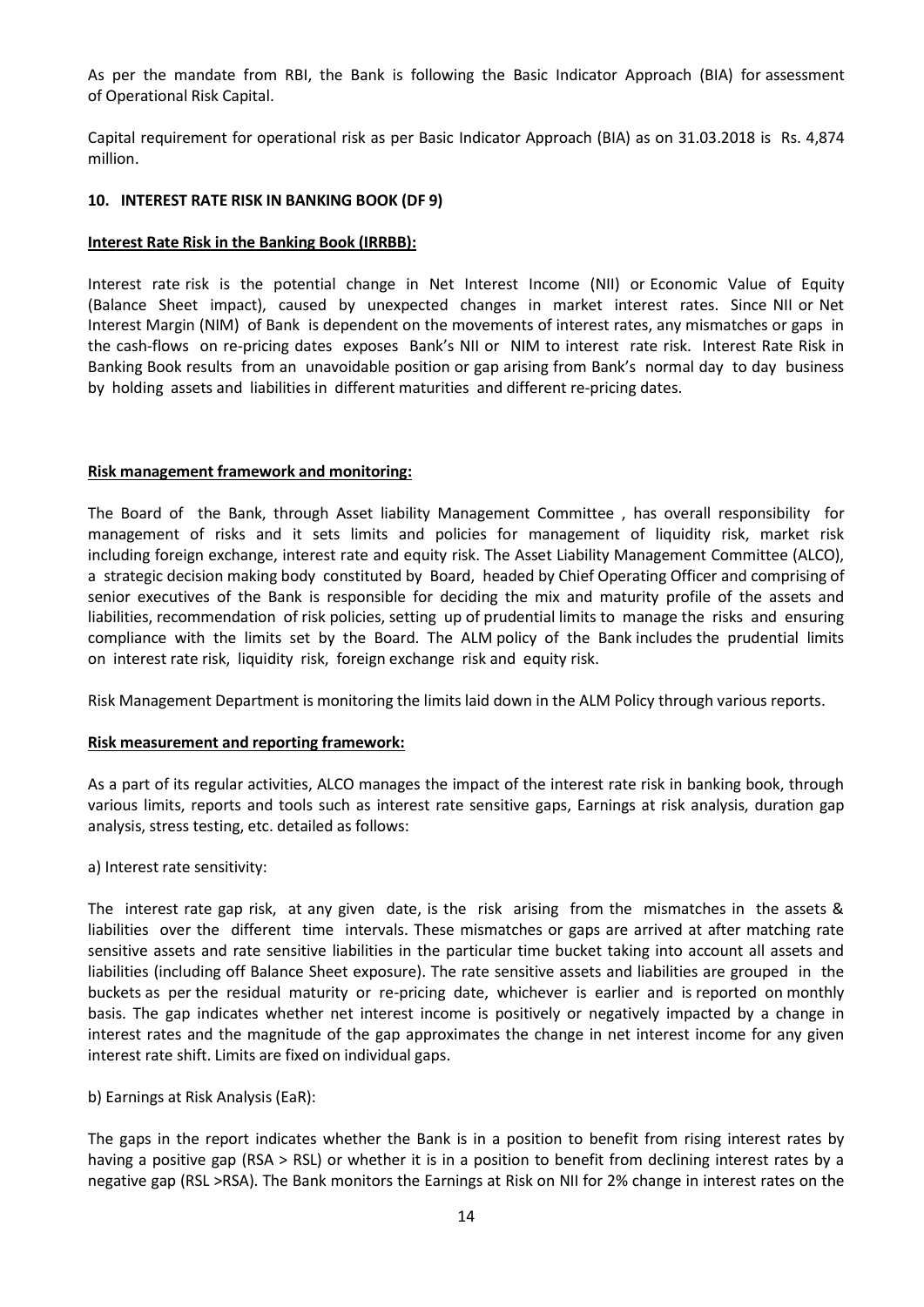open periodic gaps.

c) Stress testing:

The Bank measures the impact on NII/ EaR after taking into account various possible movement in interest rates across tenor and impact on the earnings is calculated for each of these scenarios.

d) Duration gap analysis:

Movement in the interest rates also have a long-term impact on the market value of equity of the Bank, as the economic value of the Bank's assets, liabilities and off-Balance Sheet positions get affected. Duration is a measure of interest rate sensitivity of assets, liabilities and also equity. It may be defined as the percentage change in the market value of an asset or liability (or equity) for a given change in interest rates. Thus Duration Gap Analysis measures by how much the market value of equity of a firm would change for the possible change in the interest rates.

The following tables show the impact on NII and economic value of equity for a given change in the interest rates. The impact is calculated assuming parallel shifts in the yield curve across all time buckets.

## i) Impact on NII:

Changes in interest rates (in bps)

|            |           | (Rs.in million) |
|------------|-----------|-----------------|
| Currency   | $100$ bps | $200$ bps       |
| <b>INR</b> | 244       | 10 O            |

ii) Impact on economic value of equity:

Changes in interest rates (in bps)

|            |           | (Rs.in million) |
|------------|-----------|-----------------|
| Currency   | $100$ bps | 200 bps         |
| <b>INR</b> | 977       | 1953            |

\* No major exposure in foreign currencies

## **11. General disclosures for exposures related to counter party credit risk (DF 10)**

## **Counterparty exposure** :

Counterparty credit risk in case of derivative contracts arises from the forward contracts. The subsequent credit risk exposures depend on the value of underlying market factors (e.g., interest rates and foreign exchange rates), which can be volatile and uncertain in nature. The Bank does not enter into derivative transactions other than forward transactions.

## **Credit limits:**

The credit limit for counterparty bank is fixed based on their financial performance as per the latest audited financials. Various financial parameters such as Capital, Networth etc., are taken into consideration while assigning the limit. Credit exposure is monitored to ensure it does not exceed the approved credit limit.

## **Credit exposures on forward contracts :**

The Bank enters into the forward contracts in the normal course of business for positioning and arbitrage purposes, as well as for its own risk management needs, including mitigation of interest rate and foreign currency risk. Derivative exposures are calculated according to the current exposures method.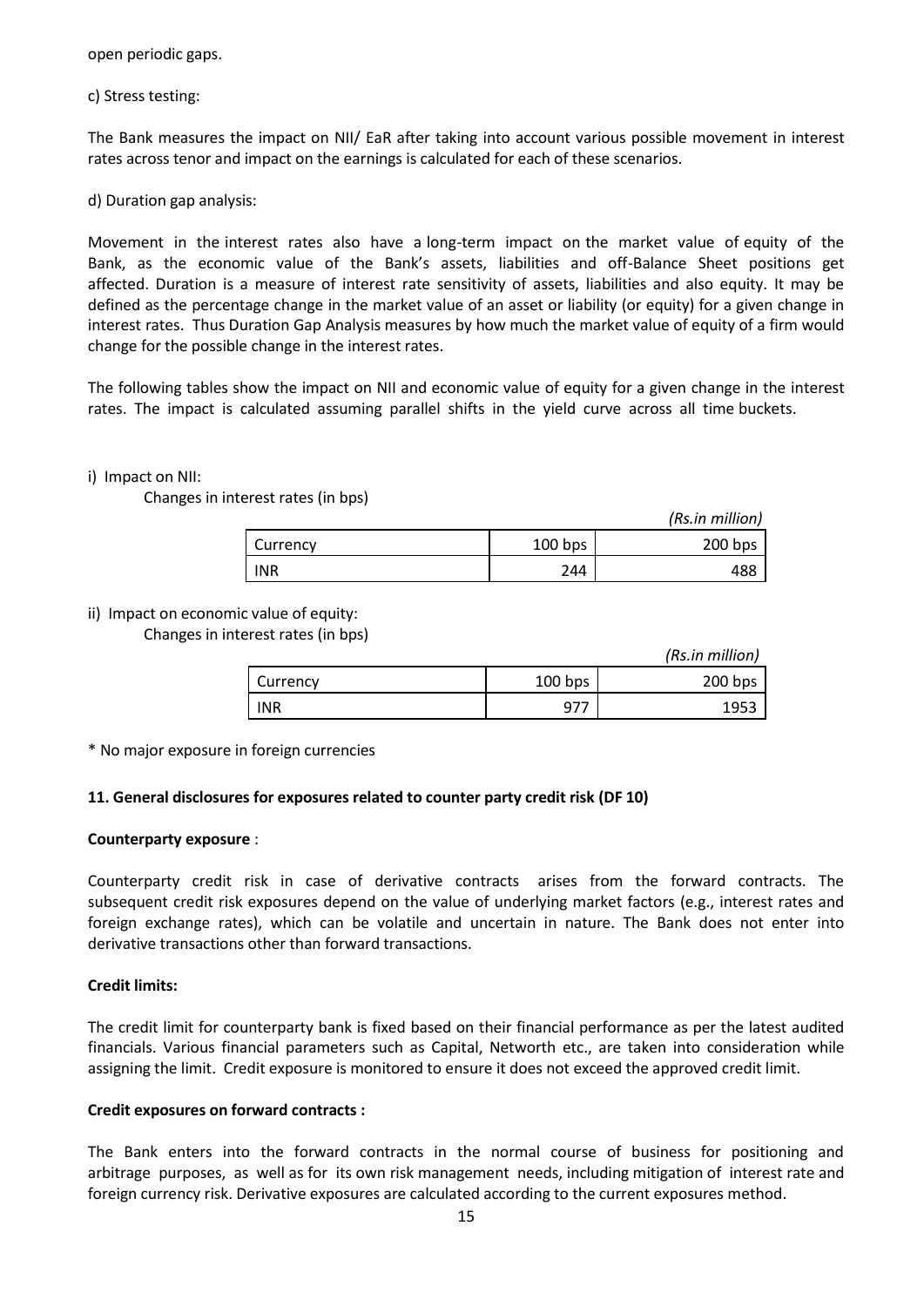l,

*(Rs.in million)*

|                   | <b>Notional</b> | Gross positive fair    | <b>Potential Future</b> | <b>Total Credit</b> |
|-------------------|-----------------|------------------------|-------------------------|---------------------|
|                   | Amount          | value of the contracts | Exposure                | Exposure            |
| Forward contracts | 59265           | 59701                  | 1194                    | 60895               |

# **12. Composition of Capital (DF 11)**

 *(Rs.in million)*

|                  | Common Equity Tier1 capital: instruments and reserves                                                                                                                                                                                                                        |        |
|------------------|------------------------------------------------------------------------------------------------------------------------------------------------------------------------------------------------------------------------------------------------------------------------------|--------|
| 1                | Directly issued qualifying common share capital plus related stock surplus (share<br>premium)                                                                                                                                                                                | 22,252 |
| 2                | Retained earnings                                                                                                                                                                                                                                                            | 5,426  |
| 3                | Accumulated other comprehensive income (and other reserves)                                                                                                                                                                                                                  | 33,906 |
| $\boldsymbol{4}$ | Directly issued capital subject to phase out from CET1 (only applicable to non-joint                                                                                                                                                                                         |        |
| 5                | Common share capital issued by subsidiaries and held by third parties (amount                                                                                                                                                                                                |        |
|                  | allowed in group CET 1)                                                                                                                                                                                                                                                      |        |
| 6                | Common Equity Tier1 capital before regulatory adjustments                                                                                                                                                                                                                    | 61,584 |
|                  |                                                                                                                                                                                                                                                                              |        |
|                  | <b>Common Equity Tier1 capital : regulatory adjustments</b>                                                                                                                                                                                                                  |        |
| 7                | Prudential valuation adjustments                                                                                                                                                                                                                                             |        |
| 8                | Goodwill (net of related tax liability)                                                                                                                                                                                                                                      |        |
| 9                | Intangibles (net of related tax liability)                                                                                                                                                                                                                                   |        |
| 10               | Deferred tax assets                                                                                                                                                                                                                                                          |        |
| 11               | Cash-flow hedge reserve                                                                                                                                                                                                                                                      |        |
| 12               | Shortfall of provisions to expected losses                                                                                                                                                                                                                                   |        |
| 13               | Securitization gain on sale                                                                                                                                                                                                                                                  |        |
| 14               | Gains and losses due to changes in own credit risk on fair valued liabilities                                                                                                                                                                                                |        |
| 15               | Defined-benefit pension fund net assets                                                                                                                                                                                                                                      | 82     |
| 16               | Investments in own shares(if not already netted off paid-up capital on reported<br>balance sheet)                                                                                                                                                                            |        |
| 17               | Reciprocal cross-holdings in common equity                                                                                                                                                                                                                                   | 56     |
| 18               | Investments in the capital of banking, financial and insurance entities that are<br>outside the scope of regulatory consolidation, net of eligible Short positions, where<br>the bank does not own more than 10% of the issued share capital (amount above<br>10% threshold) |        |
| 19               | Significant investments in the common stock of banking, financial and insurance<br>entities that are outside the scope of regulatory consolidation, net of eligible short<br>positions (amount above 10% threshold)                                                          |        |
| 20               | Mortgage servicing rights (amount above 10% threshold)                                                                                                                                                                                                                       |        |
| 21               | Deferred tax assets arising from temporary differences (amount above 10%<br>threshold, net of related tax liability)                                                                                                                                                         |        |
| 22               | Amount exceeding the 15% threshold                                                                                                                                                                                                                                           |        |
| 23               | of which: significant investments in the common stock of financial entities                                                                                                                                                                                                  |        |
| 24               | Of which :mortgage servicing rights                                                                                                                                                                                                                                          |        |
| 25               | Of which: deferred tax assets arising from temporary differences                                                                                                                                                                                                             |        |
| 26               | National specific regulatory adjustments (26a+26b+26c+26d)                                                                                                                                                                                                                   |        |
| 26a              | of which: Investments in the equity capital of unconsolidated insurance                                                                                                                                                                                                      |        |
| 26 <sub>b</sub>  | subsidiaries<br>Of which: Investments in the equity capital of unconsolidated non-financial<br>subsidiaries                                                                                                                                                                  |        |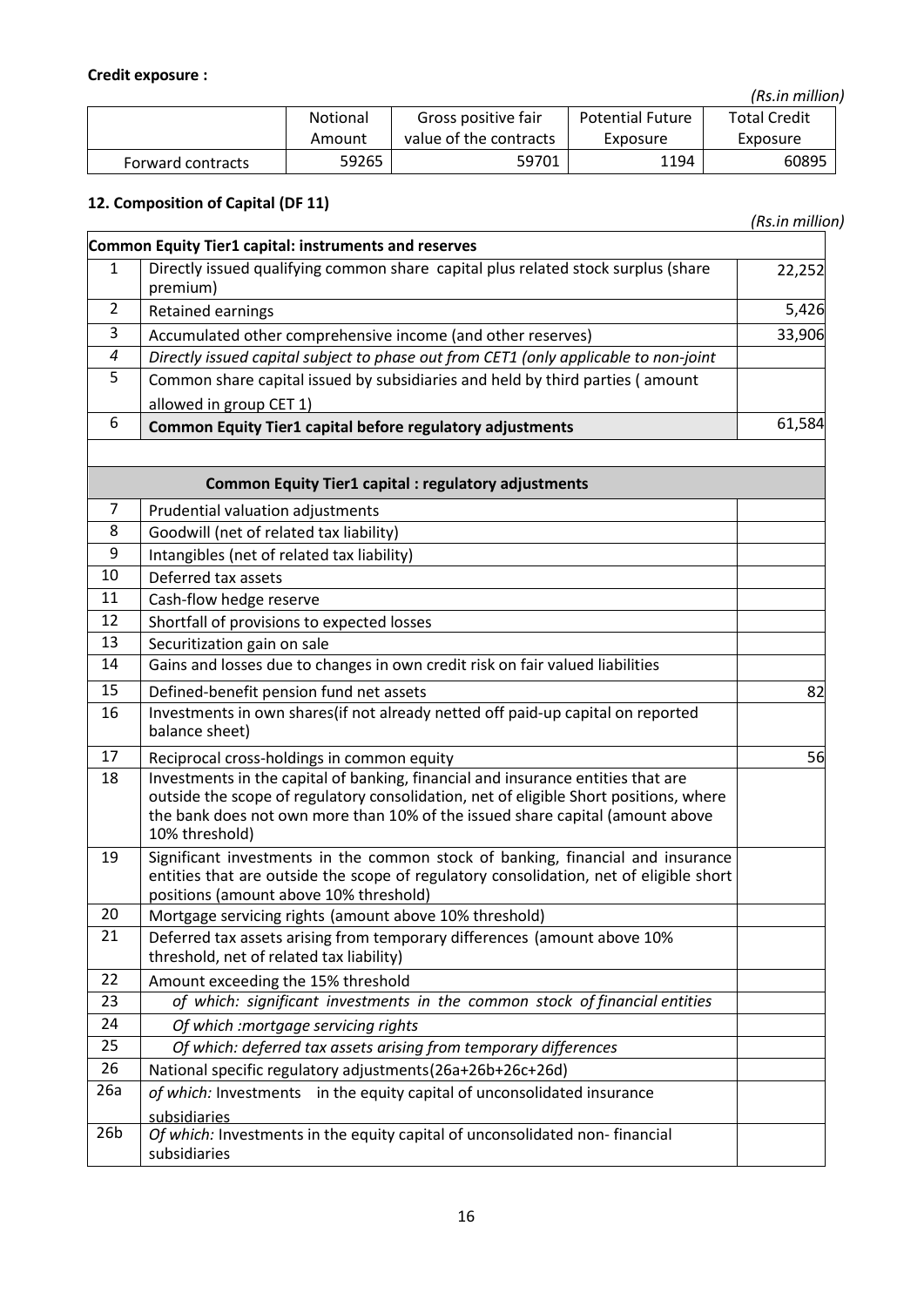| 26c             | Of which: Shortfall in the equity capital of majority owned financial entities which<br>have not been consolidated with the bank                                                                                                                                                                  |        |
|-----------------|---------------------------------------------------------------------------------------------------------------------------------------------------------------------------------------------------------------------------------------------------------------------------------------------------|--------|
| 26d             | Of which: Unamortized pension funds expenditures                                                                                                                                                                                                                                                  |        |
| 27              | Regulatory adjustments applied to Common Equity Tier 1 due to insufficient<br>Additional Tier1 and Tier2 to cover deductions                                                                                                                                                                      |        |
| 28              | Total regulatory adjustments to Common Equity Tier1                                                                                                                                                                                                                                               | 138    |
| 29              | <b>Common Equity Tier1 capital (CET1)</b>                                                                                                                                                                                                                                                         | 61,446 |
|                 | <b>Additional Tier1 capital: instruments</b>                                                                                                                                                                                                                                                      |        |
| 30              | Directly issued qualifying Additional Tier1 instruments plus related stock surplus<br>(share premium) (31+32)                                                                                                                                                                                     |        |
| 31              | Of which: classified as equity under applicable accounting standards<br>(Perpetual Non-Cumulative Preference Shares)                                                                                                                                                                              |        |
| 32              | Of which: classified as liabilities under applicable accounting standards<br>(Perpetual debt Instruments)                                                                                                                                                                                         |        |
| 33              | Directly issued capital instruments subject to phase out from Additional Tier I                                                                                                                                                                                                                   |        |
| 34              | Additional Tier1 instruments (and CET1 instruments not included in row 5) issued<br>by subsidiaries and held by third parties (amount allowed in group AT1)                                                                                                                                       |        |
| 35              | Of which: instruments issued by subsidiaries subject to phase out                                                                                                                                                                                                                                 |        |
| 36              | Additional Tier1 capital before regulatory adjustments                                                                                                                                                                                                                                            |        |
|                 | Additional Tier1 capital: regulatory adjustments                                                                                                                                                                                                                                                  |        |
| 37              | Investments in own Additional Tier1 instruments                                                                                                                                                                                                                                                   |        |
| 38              | Reciprocal cross-holdings in Additional Tier1 instruments                                                                                                                                                                                                                                         |        |
| 39              | Investments in the capital of banking, financial and insurance entities that are<br>outside the scope of regulatory consolidation, net of eligible short positions, where<br>the bank does not own more than 10% of the issued common share capital of the<br>entity (amount above 10% threshold) |        |
| 40              | Significant investments in the capital of banking, financial and insurance entities<br>that are outside the scope of regulatory consolidation (net of eligible short<br>positions)                                                                                                                |        |
| 41              | National specific regulatory adjustments (41a+41b)                                                                                                                                                                                                                                                |        |
| 41a             | of which: Investments<br>in the Additional Tier 1 capital of unconsolidated<br>insurance subsidiaries                                                                                                                                                                                             |        |
| 41 <sub>b</sub> | Of which: Shortfall in the Additional Tier1 capital of majority owned financial                                                                                                                                                                                                                   |        |
|                 | entities which have not been consolidated with the bank                                                                                                                                                                                                                                           |        |
| 42              | Regulatory adjustments applied to Additional Tier1 due to insufficient Tier 2 to cover<br>deductions                                                                                                                                                                                              |        |
| 43              | Total regulatory adjustments to Additional Tier1 capital                                                                                                                                                                                                                                          |        |
| 44              | <b>Additional Tier1 capital (AT1)</b>                                                                                                                                                                                                                                                             |        |
| 44a             | Additional Tier1 capital reckoned for capital adequacy                                                                                                                                                                                                                                            |        |
| 45              | Tier1 capital(T1=CET1+Admissible AT1)(29+44a)                                                                                                                                                                                                                                                     | 61,446 |
|                 | Tier2 capital: instruments and provisions                                                                                                                                                                                                                                                         |        |
| 46              | Directly issued qualifying Tier2 instruments plus related stock surplus                                                                                                                                                                                                                           |        |
| 47              | Directly issued qualifying Tier 2 instruments subject to phase out                                                                                                                                                                                                                                | 0      |
| 48              | Tier2 instruments (and CET1 and AT1 instruments not included in rows5or34)<br>issued by subsidiaries and held by third parties(amount allowed in group Tier2)                                                                                                                                     |        |
| 49              | Of which: instruments issued by subsidiaries subject to phase out                                                                                                                                                                                                                                 |        |
| 50              | <b>Other Reserves and Provisions</b>                                                                                                                                                                                                                                                              | 2,361  |
| 51              | Tier 2 capital before regulatory adjustments                                                                                                                                                                                                                                                      | 2,361  |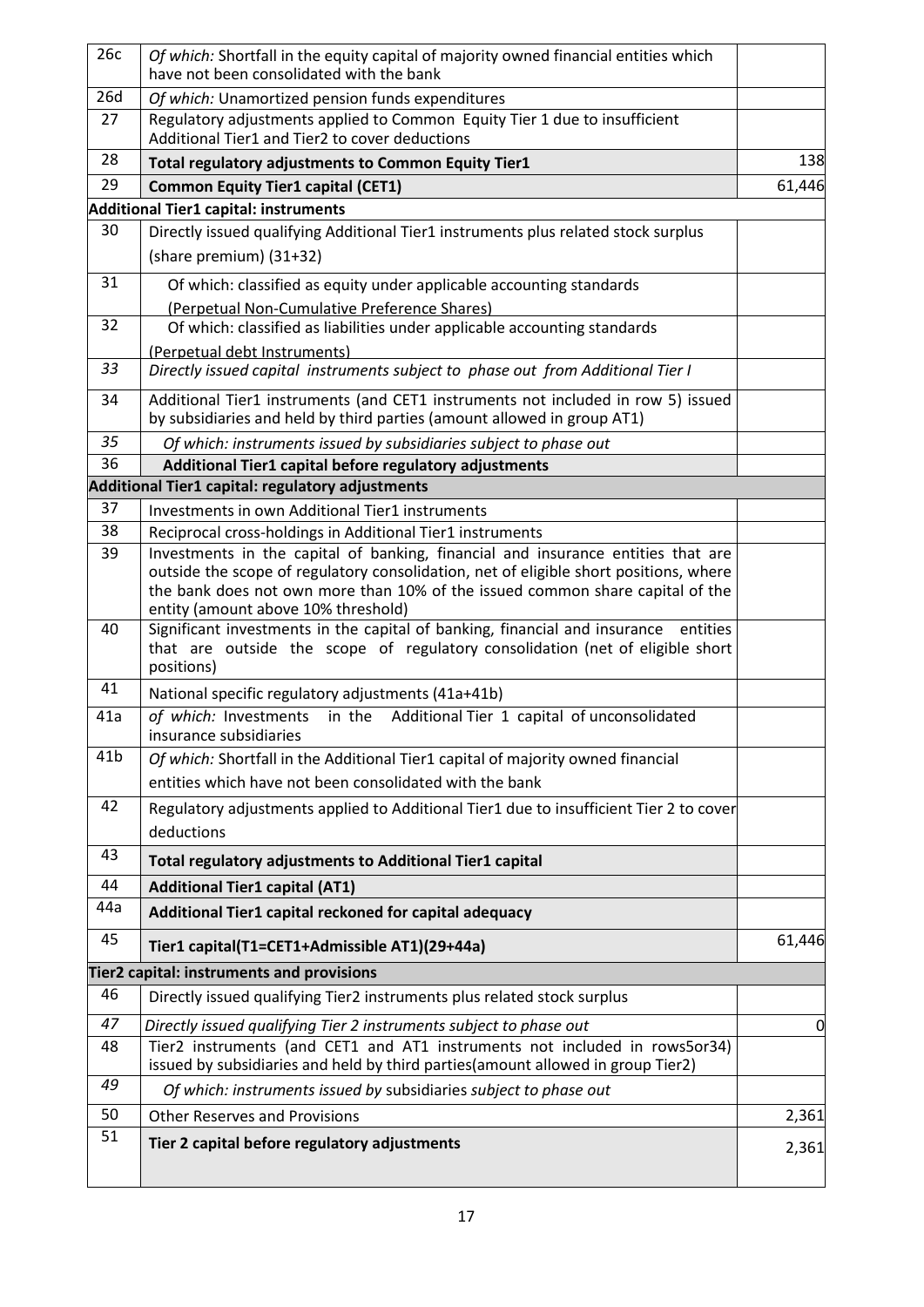|     | Tier 2 capital: regulatory adjustments                                                                                                                                                                                                                                                                 |         |
|-----|--------------------------------------------------------------------------------------------------------------------------------------------------------------------------------------------------------------------------------------------------------------------------------------------------------|---------|
| 52  | Investments in own Tier2 instruments                                                                                                                                                                                                                                                                   |         |
| 53  | Reciprocal cross- holdings in Tier2 instruments                                                                                                                                                                                                                                                        | 100     |
| 54  | Investments in the capital of banking , financial and insurance entities that are<br>outside the scope of regulatory consolidation, net of eligible short positions, where<br>the bank does not own more than 10% of the issued common share capital of the<br>entity (amount above the 10% threshold) |         |
| 55  | Significant investments in the capital of banking, financial and insurance entities<br>that are outside the scope of regulatory consolidation (net of eligible short<br>positions)                                                                                                                     |         |
| 56  | National specific regulatory adjustments (56a+56b)                                                                                                                                                                                                                                                     |         |
| 56a | of which: Investments in the Tier 2 capital of unconsolidated insurance subsidiaries                                                                                                                                                                                                                   |         |
| 56b | Of which: Short fall in the Tier2 capital of majority owned financial entities which<br>have not been consolidated with the bank                                                                                                                                                                       |         |
| 57  | Total regulatory adjustments to Tier2 capital                                                                                                                                                                                                                                                          | 100     |
| 58  | Tier 2 capital (T2)                                                                                                                                                                                                                                                                                    | 2,261   |
| 58a | Tier2 capital reckoned for capital adequacy                                                                                                                                                                                                                                                            | 2,261   |
| 58b | Excess Additional Tier1 capital reckoned as Tier2 capital                                                                                                                                                                                                                                              |         |
| 58c | Total Tier2 capital admissible for capital adequacy (58a+58b)                                                                                                                                                                                                                                          | 2,261   |
| 59  | Total capital (TC=T1+Admissible T2) (45+58c)                                                                                                                                                                                                                                                           | 63,707  |
| 60  | Total risk weighted assets (60a+60b+60c)                                                                                                                                                                                                                                                               | 441,397 |
| 60a | Of which: total credit risk weighted assets                                                                                                                                                                                                                                                            | 371,898 |
| 60b | Of which: total market risk weighted assets                                                                                                                                                                                                                                                            | 24,684  |
| 60c | Of which: total operational risk weighted assets                                                                                                                                                                                                                                                       | 44,815  |
|     | <b>Capital ratios and buffers</b>                                                                                                                                                                                                                                                                      |         |
| 61  | Common Equity Tier1 (as a percentage of risk weighted assets)                                                                                                                                                                                                                                          | 13.92%  |
| 62  | Tier1 (as a percentage of risk weighted assets)                                                                                                                                                                                                                                                        | 13.92%  |
| 63  | Total capital (as a percentage of risk weighted assets)                                                                                                                                                                                                                                                | 14.43%  |
| 64  | Institution specific buffer requirement (minimum CET1 requirement plus capital<br>conservation plus counter cyclical buffer requirements plus G-SIB buffer<br>requirement, expressed as a percentage of risk weighted assets)                                                                          | 7.375%  |
| 65  | Of which: capital conservation buffer requirement                                                                                                                                                                                                                                                      | 1.875%  |
| 66  | Of which: bank specific counter cyclical buffer requirement                                                                                                                                                                                                                                            |         |
| 67  | Of which: G-SIB buffer requirement                                                                                                                                                                                                                                                                     |         |
| 68  | Common Equity Tier1 available to meet buffers (as a percentage of risk weighted<br>assets)                                                                                                                                                                                                             | 6.545%  |
|     | <b>National minima (if different from Basel III)</b>                                                                                                                                                                                                                                                   |         |
| 69  | National Common Equity Tier1 minimum ratio (if different from Basel III minimum)                                                                                                                                                                                                                       | 7.375%  |
| 70  | National Tier1 minimum ratio (if different from Basel III minimum)                                                                                                                                                                                                                                     | 7%      |
| 71  | National total capital minimum ratio (if different from Basel III minimum)                                                                                                                                                                                                                             | 10.875% |

|                                                         | Amounts below the thresholds for deduction (before risk weighting)                    |  |
|---------------------------------------------------------|---------------------------------------------------------------------------------------|--|
| 72                                                      | Non-significant investments in the capital of other financial entities                |  |
| 73                                                      | Significant investments in the common stock of financial entities                     |  |
| 74                                                      | Mortgage servicing rights (net of related tax liability)                              |  |
| 75                                                      | Deferred tax assets arising from temporary differences (net of related tax liability) |  |
| Applicable caps on the inclusion of provisions in Tier2 |                                                                                       |  |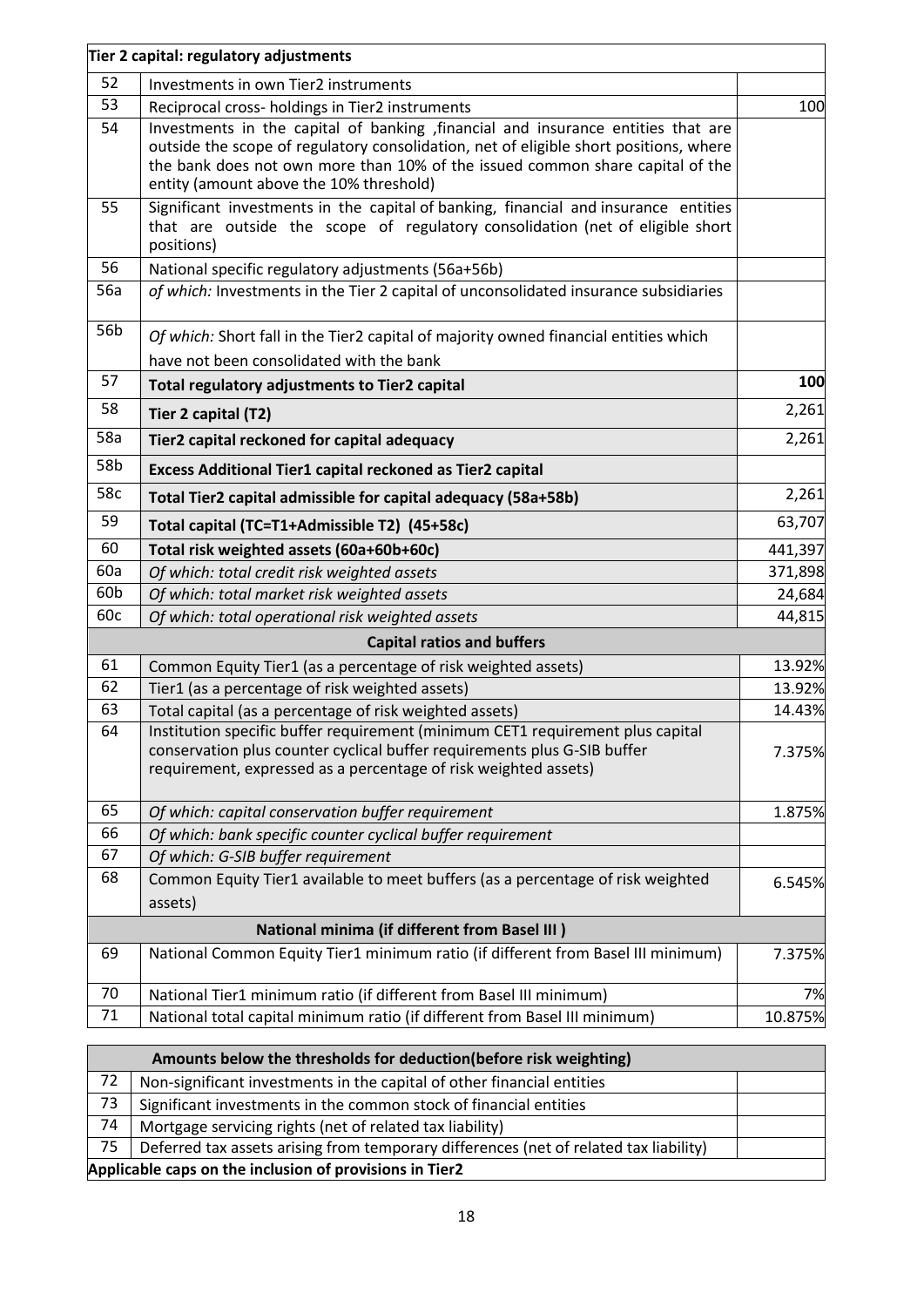| 76 | Provisions eligible for inclusion in Tier 2 in respect of exposures subject to<br>standardized approach (prior to application of cap)           | 1,827 |
|----|-------------------------------------------------------------------------------------------------------------------------------------------------|-------|
| 77 | Cap on inclusion of provisions in Tier2 under standardized approach                                                                             |       |
| 78 | Provisions eligible for inclusion in Tier 2 in respect of exposures subject to internal<br>ratings-based approach (prior to application of cap) |       |
| 79 | Cap for inclusion of provisions inTier2 under internal ratings-based approach                                                                   |       |
|    | Capital instruments subject to phase-out arrangements (only applicable between March 31, 2017 and<br>March 31, 2022)                            |       |
| 80 | Current cap on CET1 instruments subject to phase out arrangements                                                                               |       |
| 81 | Amount excluded from CET1 due to cap (excess over cap after redemptions and<br>maturities)                                                      |       |
| 82 | Current cap on AT1 instruments subject to phase out arrangements                                                                                |       |
| 83 | Amount excluded from AT1 due to cap (excess over cap after redemptions and<br>maturities)                                                       |       |
| 84 | Current cap onT2 instruments subject to phase out arrangements                                                                                  |       |
| 85 | Amount excluded from T2 due to cap (excess over cap after redemptions and<br><i>maturities</i> )                                                |       |

# **13. MAIN FEATURES OF REGULATORY CAPITAL INSTRUMENTS (DF-13)**

| S.             |                                                              |                                 |
|----------------|--------------------------------------------------------------|---------------------------------|
| N.             |                                                              |                                 |
| $\mathbf 1$    | <b>Issuer</b>                                                | <b>KARUR VYSYA BANK LIMITED</b> |
| $\overline{2}$ | Unique identifier (e.g. CUSIP, ISIN or Bloomberg identifier  | INE036D09013                    |
|                | for private placement)                                       |                                 |
| 3              | Governing law(s) of the instrument                           | Indian Law Regulatory Treatment |
| 4              | <b>Transitional Basel III rules Subordinated</b>             | Tier 2 Bonds                    |
| 5              | Post-transitional Basel III rules                            | Ineligible                      |
| 6              | Eligible at solo/group/ group & solo                         | Solo                            |
| $\overline{7}$ | Instrument type                                              | <b>Tier 2 Debt Instruments</b>  |
|                |                                                              |                                 |
| 8              | Amount recognized in regulatory capital (Rs. in million), as | 1500                            |
|                | of most recent reporting date.                               |                                 |
| 9              | Par value of instrument (Rs. in million)                     | 1 million                       |
| 10             | Accounting classification                                    | Liability                       |
| 11             | Original date of issuance                                    | 25.09.2009                      |
| 12             | Perpetual or dated                                           | Dated                           |
| 13             | Original maturity date                                       | 25.09.2019                      |
| 14             | Issuer call subject to prior supervisory approval            | No                              |
| 15             | Optional call date, contingent call dates and redemption     | <b>NA</b>                       |
|                | amount                                                       |                                 |
| 16             | Subsequent call dates, if applicable                         | <b>NA</b>                       |
| 17             | Coupons / dividends                                          | coupon                          |
| 18             | Fixed or floating dividend/coupon                            | Fixed                           |
| 19             | Coupon rate and any related index                            | 9.86% p.a.                      |
| 20             | Existence of a dividend stopper                              | <b>No</b>                       |
| 21             | Fully discretionary, partially discretionary or Mandatory    | Mandatory                       |
| 22             | Existence of step up or other incentive to redeem            | N <sub>0</sub>                  |
| 23             | Noncumulative or cumulative                                  | Cumulative                      |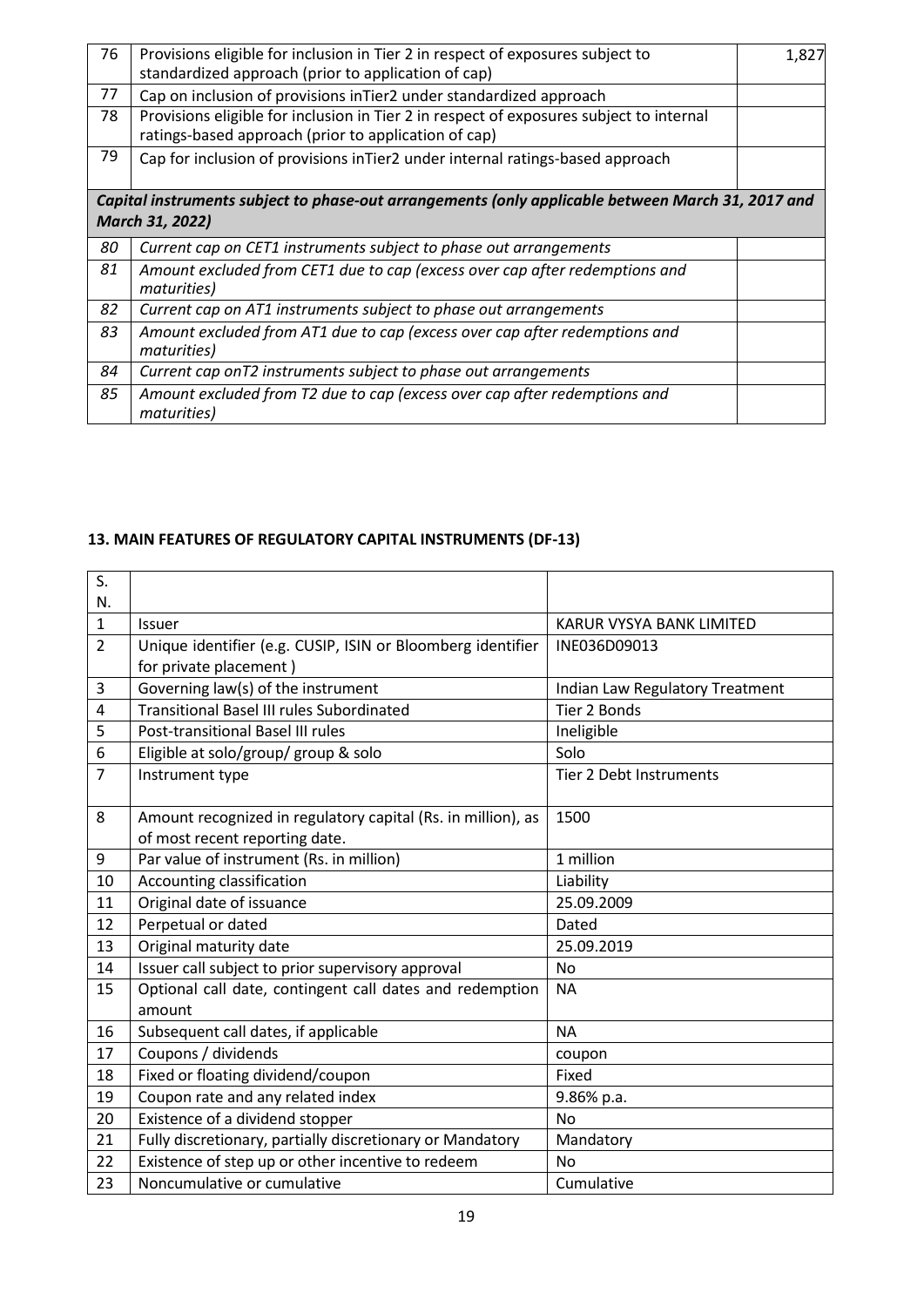| 24 | Convertible or Non-convertible                                | Non-Convertible                     |  |
|----|---------------------------------------------------------------|-------------------------------------|--|
| 25 | If convertible, conversion trigger(s)                         | <b>NA</b>                           |  |
| 26 | If convertible, fully or partially                            | <b>NA</b>                           |  |
| 27 | If convertible, conversion rate                               | NA.                                 |  |
| 28 | If convertible, mandatory or optional conversion              | NA.                                 |  |
| 29 | If convertible, specify instrument type convertible into      | NA.                                 |  |
| 30 | If convertible, specify issuer of instrument it converts into | <b>NA</b>                           |  |
| 31 | Write-down feature                                            | No.                                 |  |
| 32 | If write-down, write-down trigger(s)                          | NA.                                 |  |
| 33 | If write-down, full or partial                                | NA.                                 |  |
| 34 | If write-down, permanent or temporary                         | NA.                                 |  |
| 35 | temporary write-down, description<br>Ιf<br>0f<br>write-up     | <b>NA</b>                           |  |
|    | mechanism                                                     |                                     |  |
| 36 | Position in subordination hierarchy in liquidation (specify   | All depositors and other creditors  |  |
|    | instrument type immediately senior to instrument)             |                                     |  |
| 37 | Non-compliant transitioned features                           | <b>YES</b>                          |  |
| 38 | If yes, specify non-compliant features                        | Tenor less than 10 years; does not  |  |
|    |                                                               | have point of Non Viability Trigger |  |

## **14. FULL TERMS AND CONDITIONS OF REGULATORY CAPITAL INSTRUMENTS (DF-14)**

| Instrument                                       | <b>Terms &amp; Conditions</b> |                                 |
|--------------------------------------------------|-------------------------------|---------------------------------|
|                                                  | Issue size                    | Rs. 1500 million                |
|                                                  | Face Value                    | Rs. 1 million per bond          |
| Convertible<br>Redeemable<br>Unsecured<br>Non-   | Date of Allotment             | 25 <sup>th</sup> September 2009 |
| Subordinated Lower Tier- II Bonds - INE036D09013 | Maturity                      | 25 <sup>th</sup> September 2019 |
|                                                  | Coupon                        | 9.86%                           |
|                                                  | Interest payment              | Half yearly                     |

## **15. DISCLOSURES ON REMUNERATION (DF 15)**

## **Qualitative Disclosures:**

**a) Information relating to the composition and mandate of the Nomination and Remuneration Committee (NRC):**

The Nomination & Remuneration Committee (NRC) of the Board consists of five Directors. The Composition complies with RBI guidelines, provisions of Companies Act, 2013 and SEBI (Listing Obligations and Disclosure Requirements), Regulations, 2015 ('SEBI LODR').

The mandate of Nomination and Remuneration Committee includes:

- 1. Recommendation of appointment/reappointment of Directors, MD&CEO/WTD of the Bank.
- 2. Recommending to the Board a policy relating to the remuneration for the MD&CEO/WTD, Part-time (Non-Executive) Chairman of the Bank and President & COO.
- 3. Devising a policy on diversity of Board Of Directors;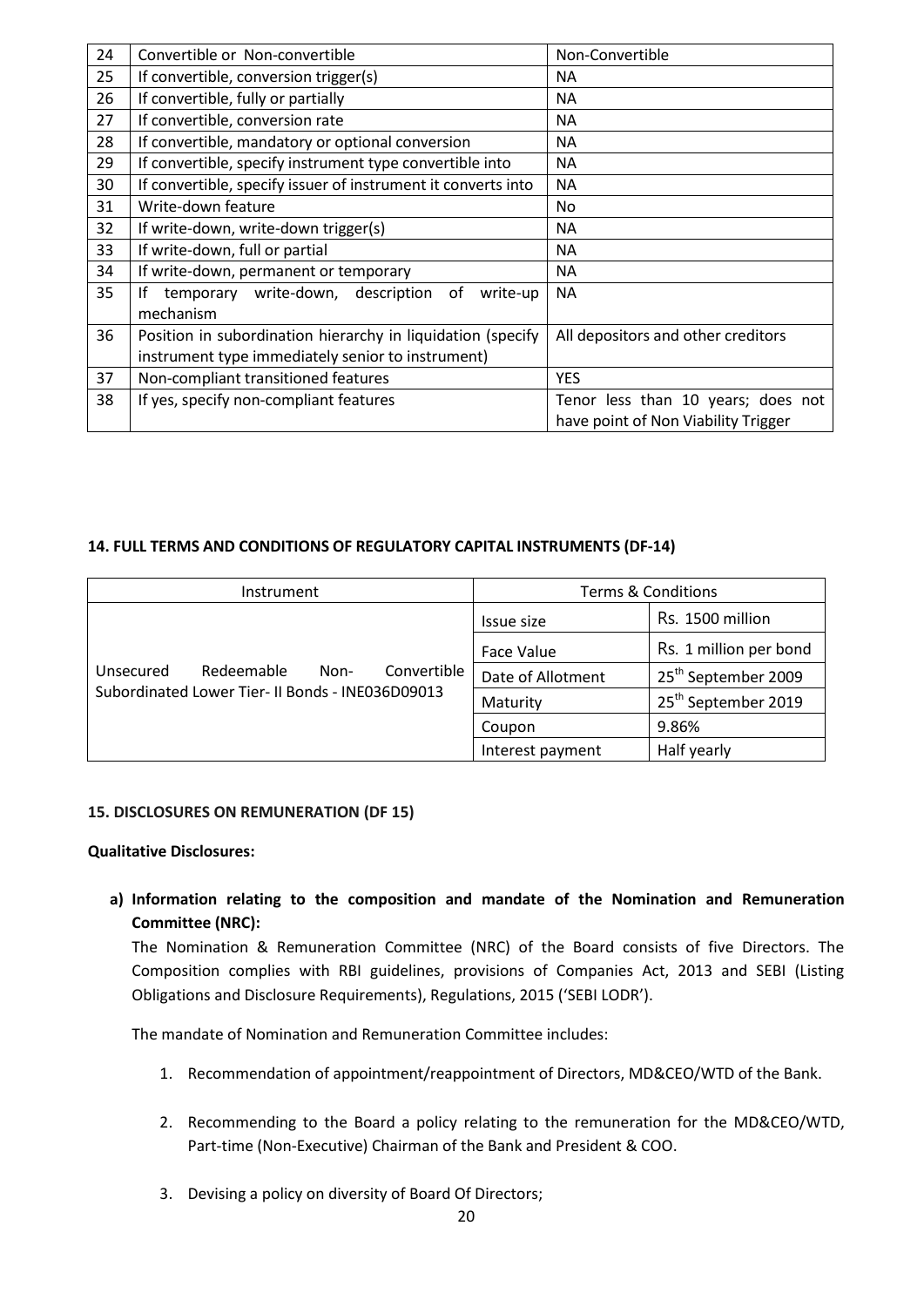- 4. Framing of guidelines for the ESOS and considering granting of ESOS, administering and supervising the ESOS with particular reference to quantum of options to be granted, grant price, vesting price, exercise period etc., to the eligible employees.
- 5. No external consultants' advice had been sought by the Bank in the remuneration process.
- 6. Compensation Policy of the Bank, approved by the Board, pursuant to the guidelines issued by RBI. The Policy is applicable to the MD&CEO/WTD, Non-Executive Directors, Part-time (Non-Executive) Chairman and President&COO. All other employees' upto Scale III cadre are covered under Industry level Bi-partite settlements of IBA.
- 7. To perform any other functions or duties as stipulated by the Companies Act, RBI, SEBI, Stock Exchanges and any other regulatory authority or under any applicable laws as may be prescribed from time to time.

# **b) Information relating to the design and structure of remuneration processes and the key features and objectives of remuneration policy:**

NRC is entrusted with the responsibility of recommending to the Board an appropriate compensation payable to the Part-time (Non-Executive) Chairman, MD&CEO/WTD and the President & COO in the light of the guidance from the regulator from time to time.

The Compensation payable to MD&CEO/WTD of the Bank is divided into fixed and variable components. The fixed remuneration represents a significant proportion of total remuneration taking into account all relevant factors including the prevalent industry practices. Variable pay shall relate to the performance of the Bank and there is proper balance between fixed pay and variable pay. Variable pay must be paid on the basis of achievement of certain basic targets such as reaching business figures including net profits and other qualitative factors taking into account the extraordinary items, appropriate risk management and efficient consumption of capital and comparison of results with industry performance.

The Bank being party to IBA, Bipartite settlement process, has currently given its mandate to cover all employees till the Scale III cadre. The Bank shall ensure that the salary package payable to Risk takers and Control function staffs shall be in line with RBI guidelines.

# **c) Description of the ways in which current and future risks are taken into account in the remuneration processes. It should include the nature and type of the key measures used to take account of these risks:**

NRC may use a wide variety of measures of credit, market and liquidity risks in implementation of risk adjustment. The risk adjustment methods should preferably have both quantitative and judgmental elements. Bank has system of measuring and reviewing these risks.

The risk parameters used for setting of performance objectives and for measuring performance which includes besides financial performance, adherence to internal processes and compliance. Compensation is effectively aligned in both fixed and variable pay. There is a proper balance between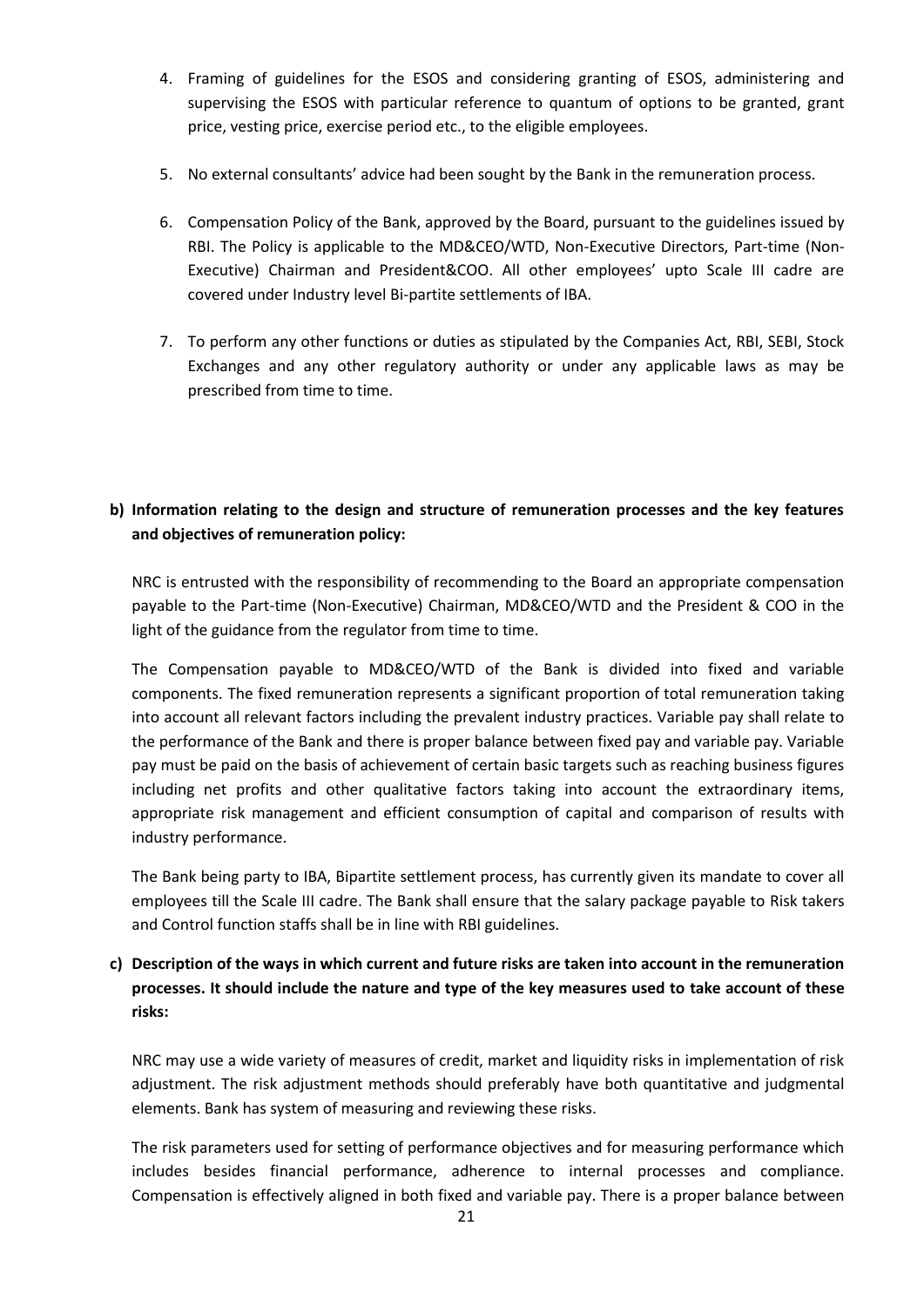fixed and variable pay. Bank shall not offer any guaranteed bonus based on its performance in tune with the sound risk management principles. The Bank shall not grant any severance pay to the MD&CEO/ WTD and Bank shall not provide any facility or fund or permit MD&CEO/ WTD to insure or hedge his/her compensation structure to offset the risk alignment effects embedded in the compensation package.

## **d) Description of the ways in which the bank seeks to link performance during a performance measurement period with levels of remuneration:**

Bank would ensure that the compensation is adjusted to all types of risk, symmetrical with risk outcomes as well as sensitive to the time horizon of risk.

The variable pay could be in cash, stock linked instruments or a mix of both. Variable pay shall relate to the performance of the Bank.

Variable pay is considered only for MD & CEO/WTD of the Bank. Variable pay shall not exceed 40% of the fixed pay in any year.

For the Part-time (Non-Executive) Chairman of the Bank, only fixed pay/ salary is payable apart from the sitting fees payable for attending the Board or Board Committee Meetings.

In the event of negative growth of the bank and or the relevant line of business in any year, the deferred compensation shall be subjected to malus and clawback arrangements in tune with the RBI guidelines.

# **e) A discussion of the bank's policy on deferral and vesting of variable remuneration and a discussion of the bank's policy and criteria for adjusting deferred remuneration before vesting and after vesting:**

For MD & CEO/WTD: If the variable pay is significant, then the bank would defer the payment over a period of three years.

## **f) Description of the different forms of variable remuneration (i.e. cash, shares, ESOPs and other forms) that the bank utilizes and the rationale for using these different forms:**

The Bank has paid only fixed remuneration to MD&CEO/WTD for the year 2017-18 as per RBI approval.

NRC may recommend/grant a reasonable number of Stock Options under the ESOS to MD&CEO/WTD while granting ESOS as per SEBI Regulation. ESOS shall not form part of the total compensation of MD&CEO/WTD as per the Compensation Policy.

The Bank shall not grant any severance pay (other than the terminal benefits and gratuity as per the provisions) to the MD&CEO/WTD.

Bank shall not provide any facility or funds or permit MD&CEO/WTD to insure or hedge his/her compensation structure to offset the risk alignment effects embedded in the compensation package.

## **1. Quantitative Disclosures on Remuneration (The quantitative disclosures should only cover Whole Time Directors / Chief Executive Officer/ Other Risk Takers):**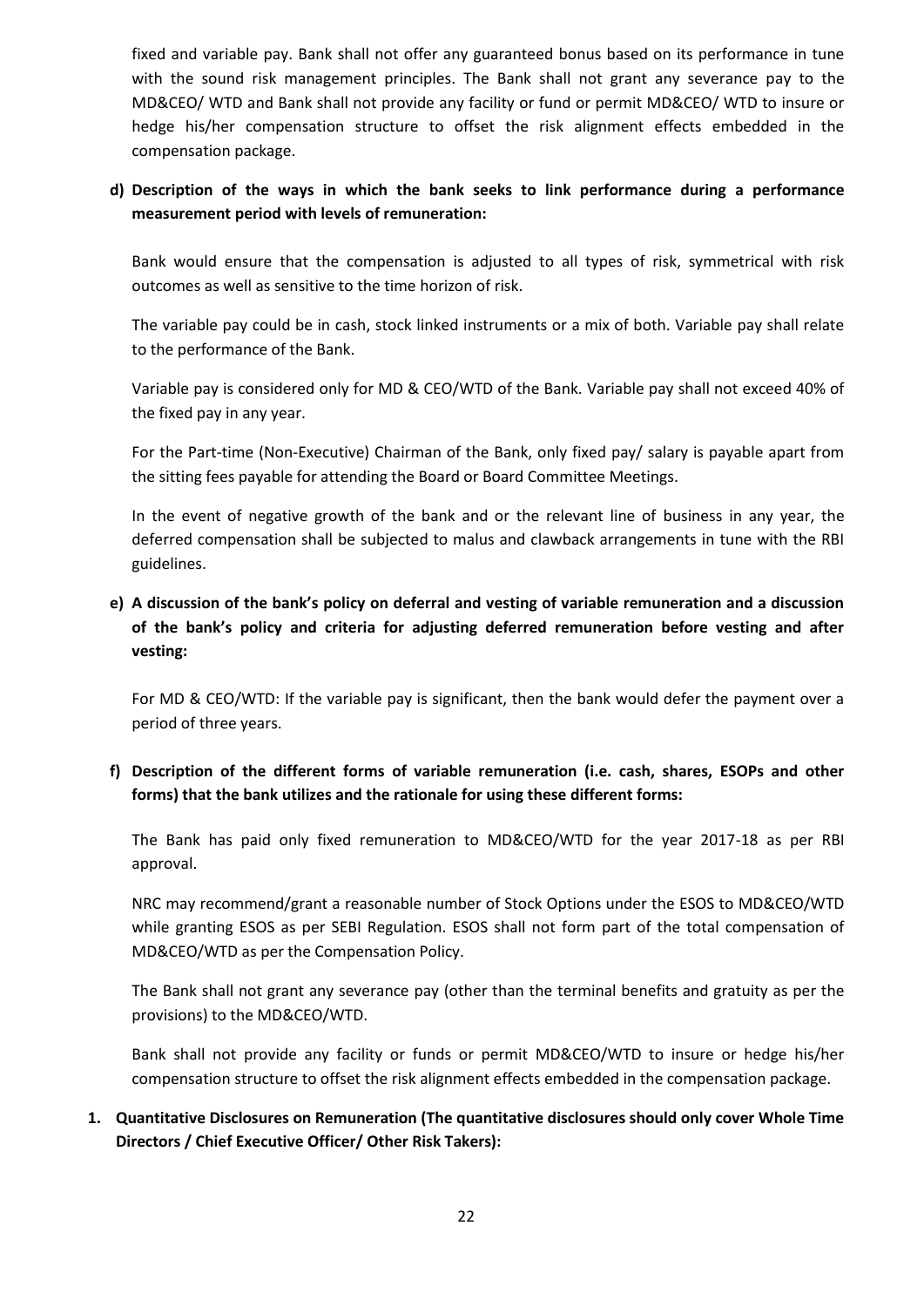| Particulars                                                                                                                                      | 2017-18                                           | 2016-17                                           |
|--------------------------------------------------------------------------------------------------------------------------------------------------|---------------------------------------------------|---------------------------------------------------|
| a) Number of meetings held by the Remuneration Committee during<br>the financial year and remuneration paid to its members.                      | 5 Meeting and<br>remuneration of<br>Rs. 4.80 lakh | 3 Meeting and<br>remuneration of<br>Rs. 2.80 lakh |
| b) Number of employees having received a variable remuneration<br>award during the financial year.                                               | Nil                                               | Nil                                               |
| c) Number and total amount of sign-on awards made during the<br>financial year.                                                                  | Nil                                               | Nil                                               |
| d) Details of guaranteed bonus, if any, paid as joining / sign on bonus                                                                          | Nil                                               | Nil                                               |
| e) Details of severance pay, in addition to accrued benefits, if any.                                                                            | Nil                                               | Nil                                               |
| f) Total amount of outstanding deferred remuneration, split into cash,<br>shares and share-linked instruments and other forms.                   | Nil                                               | Nil                                               |
| g) Total amount of deferred remuneration paid out in the financial<br>year.                                                                      | Nil                                               | Nil                                               |
| h) Breakdown of amount of remuneration awards for the financial<br>year to show fixed and variable, deferred and non-deferred.                   | Nil                                               | Nil                                               |
| Total amount of outstanding deferred remuneration and retained<br>i)<br>remuneration exposed to ex post explicit and/or implicit<br>adjustments. | Nil                                               | Nil                                               |
| Total amount of reductions during the financial year due to ex-post<br>j)<br>explicit adjustments.                                               | Nil                                               | Nil                                               |
| k) Total amount of reductions during the financial year due to ex-post<br>implicit adjustments.                                                  | Nil                                               | Nil                                               |

# **16. LEVERAGE RATIO DISCLOSURES (DF-17)**

|                |                                                                                                                                             | (Rs. In million)            |  |
|----------------|---------------------------------------------------------------------------------------------------------------------------------------------|-----------------------------|--|
|                | <b>Item</b>                                                                                                                                 | Leverage ratio<br>framework |  |
|                | <b>On-balance sheet exposures</b>                                                                                                           |                             |  |
| $\mathbf{1}$   | On-balance sheet items (excluding derivatives and SFTs, but including collateral)                                                           | 669,291                     |  |
| $\overline{2}$ | (Asset amounts deducted in determining Basel III Tier 1 capital)                                                                            | 137                         |  |
| 3              | Total on-balance sheet exposures (excluding derivatives and SFTs) (sum of lines 1                                                           |                             |  |
|                | and $2)$                                                                                                                                    | 669,154                     |  |
|                | <b>Derivative exposures</b>                                                                                                                 |                             |  |
| $\overline{4}$ | Replacement cost associated with all derivatives transactions (i.e. net of eligible cash                                                    |                             |  |
|                | variation margin)                                                                                                                           | 138                         |  |
| 5              | Add-on amounts for PFE associated with all derivatives transactions                                                                         | 264                         |  |
| 6              | Gross-up for derivatives collateral provided where deducted from the balance sheet<br>assets pursuant to the operative accounting framework |                             |  |
| $\overline{7}$ | (Deductions of receivables assets for cash variation margin provided in derivatives<br>transactions)                                        |                             |  |
| 8              | (Exempted CCP leg of client-cleared trade exposures)                                                                                        |                             |  |
| 9              | Adjusted effective notional amount of written credit derivatives                                                                            |                             |  |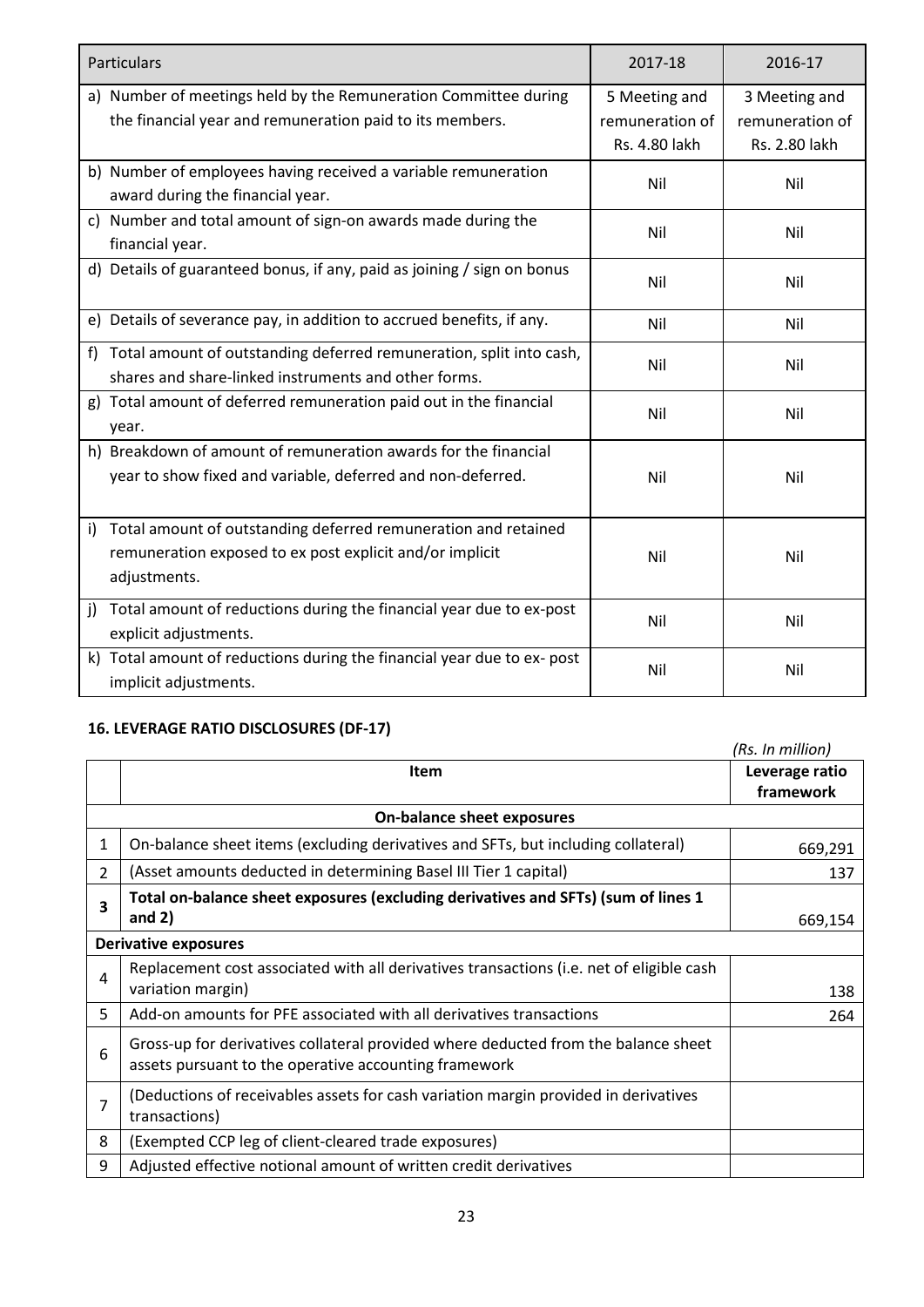| 10 | (Adjusted effective notional offsets and add-on deductions for written credit<br>derivatives)          |         |  |
|----|--------------------------------------------------------------------------------------------------------|---------|--|
| 11 | Total derivative exposures (sum of lines 4 to 10)                                                      | 402     |  |
|    | <b>Securities financing transaction exposures</b>                                                      |         |  |
| 12 | Gross SFT assets (with no recognition of netting), after adjusting for sale accounting<br>transactions |         |  |
| 13 | (Netted amounts of cash payables and cash receivables of gross SFT assets)                             |         |  |
| 14 | CCR exposure for SFT assets                                                                            |         |  |
| 15 | Agent transaction exposures                                                                            |         |  |
| 16 | Total securities financing transaction exposures (sum of lines 12 to 15)                               |         |  |
|    | Other off-balance sheet exposures                                                                      |         |  |
| 17 | Off-balance sheet exposure at gross notional amount                                                    | 183,262 |  |
| 18 | (Adjustments for conversion to credit equivalent amounts)                                              | 128,736 |  |
| 19 | Off-balance sheet items (sum of lines 17 and 18)                                                       | 54,526  |  |
|    | <b>Capital and total exposures</b>                                                                     |         |  |
| 20 | <b>Tier 1 capital</b>                                                                                  | 61,446  |  |
| 21 | Total exposures (sum of lines 3, 11, 16 and 19)                                                        | 724,082 |  |
|    | Leverage ratio                                                                                         |         |  |
| 22 | <b>Basel III leverage ratio</b>                                                                        | 8.49    |  |

# **17. LIQUIDITY COVERAGE RATIO**

|                |                                                                               |                   | (Rs. in million) |
|----------------|-------------------------------------------------------------------------------|-------------------|------------------|
|                | <b>Particulars</b>                                                            | <b>Total</b>      | <b>Total</b>     |
|                |                                                                               | <b>Unweighted</b> | Weighted         |
|                |                                                                               | Value             | Value            |
|                |                                                                               | (average)         | (average)        |
|                | <b>High Quality Liquid Assets</b>                                             |                   |                  |
| 1              | Total High Quality Liquid Assets (HQLA)                                       |                   | 93,836           |
|                | <b>Cash Outflows</b>                                                          |                   |                  |
| $\overline{2}$ | Retail deposits and deposits from small business customers, of which:         | 367,694           | 35,147           |
| (i)            | Stable deposits                                                               | 32,451            | 1,623            |
| (ii)           | Less stable deposits                                                          | 335,243           | 33,524           |
| 3              | Unsecured wholesale funding, of which:                                        | 57,881            | 7,471            |
| (i)            | Operational deposits (all counterparties)                                     |                   |                  |
| (ii)           | Non-operational deposits (all counterparties)                                 | 57,881            | 7,471            |
| (iii)          | Unsecured debt                                                                |                   |                  |
| 4              | Secured wholesale funding                                                     |                   |                  |
| 5              | Additional requirements, of which                                             | 77,112            | 6,881            |
| (i)            | Outflows related to derivative exposures and other collateral<br>requirements |                   |                  |
| (ii)           | Outflows related to loss of funding on debt products                          |                   |                  |
| (iii)          | Credit and liquidity facilities                                               | 77,112            | 6,881            |
| 6              | Other contractual funding obligations                                         | 1,070             | 1,070            |
| $\overline{7}$ | Other contingent funding obligations                                          | 3,734             | 112              |
| 8              | <b>Total Cash Outflows</b>                                                    |                   | 50,682           |
|                | Cash Inflows                                                                  |                   |                  |